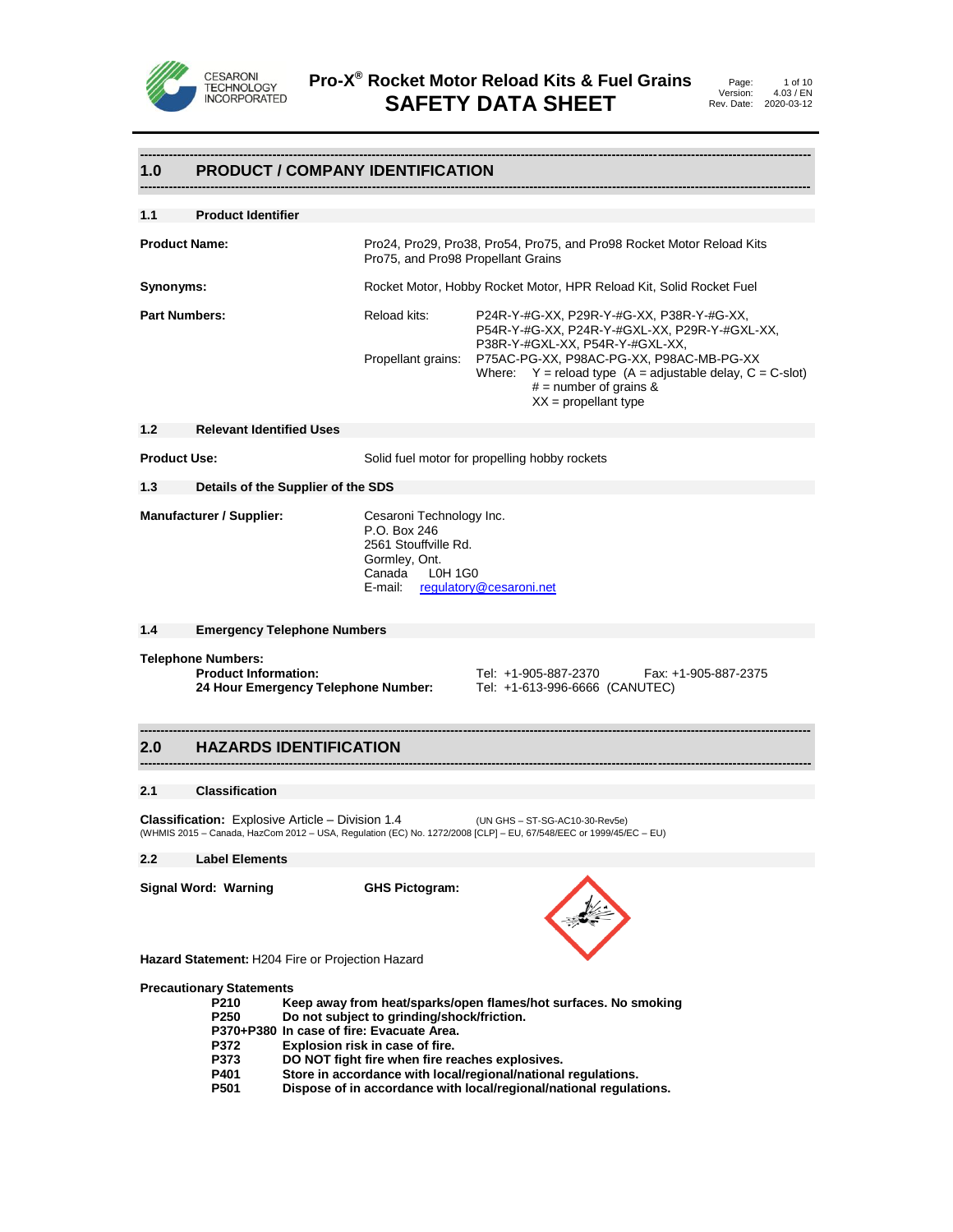

#### **2.3 Other Hazards**

#### **Emergency Overview:**

There articles contain cylinders of ammonium perchlorate composite propellant, encased in inert plastic parts. The forward closure also contains a few grams of black powder. ProX Rocket motor reload kits are classified as explosives, and may cause serious injury, including death if used improperly. All explosives are dangerous and must be handled carefully and used following approved safety procedures under the direction of competent, experienced personnel in accordance with all applicable federal, state and local laws and regulations. Avoid inhaling exhaust products.

# **Potential Health Effects:**

**Eye:**

Not a likely route of exposure. May cause eye irritation.

**Skin:**

Not a likely route of exposure. Low hazard for usual industrial/hobby handling.

**Ingestion:**

Not a likely route of exposure.

**Inhalation:**

Not a likely route of exposure. May cause respiratory tract irritation. Do not inhale exhaust products.

**------------------------------------------------------------------------------------------------------------------------------------------------------------------**

#### **------------------------------------------------------------------------------------------------------------------------------------------------------------------ 3.0 COMPOSITION / INFORMATION ON INGREDIENTS**

#### **3.1 Substances n/a**

#### **3.2 Mixtures**

#### **3.2.1 Description of the Mixtures**

Pro24, Pro29, Pro38 and Pro54 reload kits contain all four hazardous components listed below. Pro75 and Pro98 TSI Kits contain only a Delay Grain and an Ejection Charge. Pro75 and Pro98 Propellant Grains contain only the propellant specified.

| Propellant      | cylinders of ammonium perchlorate and powdered metals distributed in synthetic rubber |
|-----------------|---------------------------------------------------------------------------------------|
| Delay Grain     | cylinders of ammonium perchlorate and powdered metals distributed in synthetic rubber |
| Ignition Pellet | pressed cylinder made of black powder                                                 |
| Ejection Charge | measured quantity of black powder capped inside the forward closure                   |

### **3.2.2 Hazardous Ingredients**

#### **Propellant & Delay Grain**

| Name                    | CAS No.   | EC No.    | <b>REACH Registration</b><br>No. | %<br>[weight] | <b>Classification according to</b><br><b>Requlation (EC) No. 1278/2008</b><br>(CLP) |
|-------------------------|-----------|-----------|----------------------------------|---------------|-------------------------------------------------------------------------------------|
| Ammonium<br>Perchlorate | 7790-98-9 | 232-235-1 |                                  | $40 - 85 \%$  | O: R9<br>R44                                                                        |
| Metal<br><b>Powders</b> |           |           |                                  | $1-45%$       |                                                                                     |
| Synthetic<br>Rubber     |           |           |                                  | $10-30%$      | Not Classified                                                                      |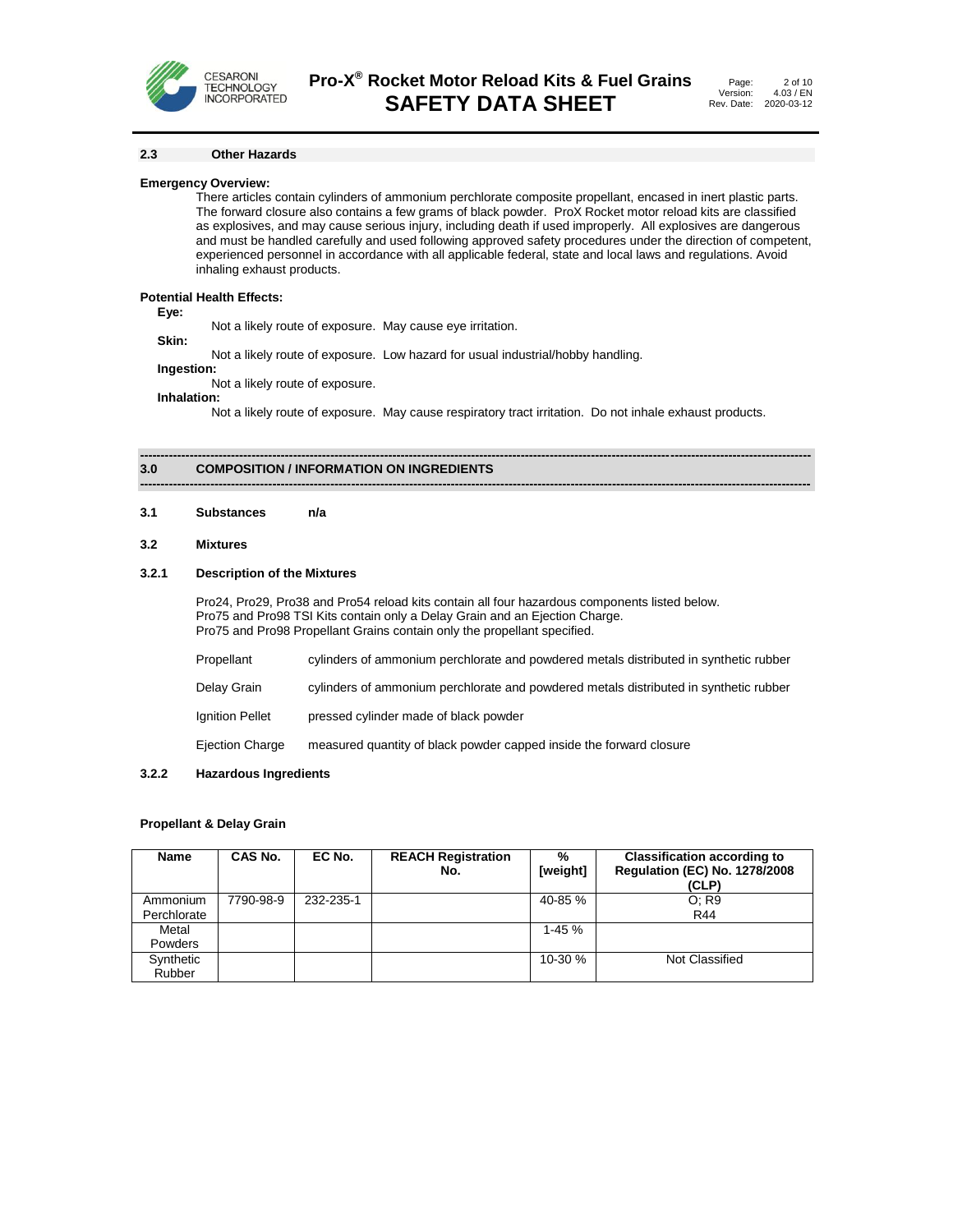

#### **Black Powder - Ignition Pellet & Ejection Charge**

| <b>Name</b>          | CAS No.        | EC No.    | <b>REACH Registration</b><br>No. | $\%$<br>[weight] | <b>Classification according to</b><br><b>Regulation (EC) No. 1278/2008</b><br>(CLP) |
|----------------------|----------------|-----------|----------------------------------|------------------|-------------------------------------------------------------------------------------|
| Potassium<br>Nitrate | 7757-79-1      | 231-818-8 |                                  | 70-76 %          | Ox. Sol 3. H <sub>272</sub>                                                         |
| Sulfur               | 7704-34-9      | 231-722-6 |                                  | $9-20%$          | Skin Irrit. 2, H315                                                                 |
| Charcoal             | 16291-96-<br>6 | 240-383-3 |                                  | $8 - 18%$        | Not classified                                                                      |
| Graphite             | 7782-42-5      | 231-955-3 |                                  | trace            | Not Classified                                                                      |

#### **------------------------------------------------------------------------------------------------------------------------------------------------------------------ 4.0 FIRST AID MEASURES**

#### **4.1 Description of First Aid Measures**

#### **4.1.1 General Information**

Burns received from lit propellant may be treated as regular burns, following normal first aid procedures.

**------------------------------------------------------------------------------------------------------------------------------------------------------------------**

#### **4.1.2 Following Inhalation**

Remove from exposure to fresh air immediately. If not breathing, give artificial respiration. If breathing is difficult, give oxygen. Get medical aid.

#### **4.1.3 Following Skin Contact**

Most people will not react to skin contact. If there is any sign of skin reaction or irritation, flush skin with plenty of soap and water for at least 15 minutes while removing contaminated clothing and shoes. Get medical aid if irritation develops or persists.

#### **4.1.4 Following Eye Contact**

Immediately flush eyes with plenty of water for at least 15 minutes, occasionally lifting the upper and lower eyelids. Get medical aid.

#### **4.1.5 Following Ingestion**

Do NOT induce vomiting. If conscious and alert, rinse mouth and drink 2-4 cupfuls of milk or water.

#### **4.1.6 Self-Protection of the First Aider** Avoid inhaling exhaust products.

#### **4.2 Most Important Symptoms and Effects, both acute and delayed**

**4.2.1 Symptoms:** Skin rash

#### **4.2.2 Effects:** Continued rash may indicate sensitivity to ammonium perchlorate composite propellant

#### **4.3 Indication of any immediate medical attention and special treatment needed**

# **4.3.1 Notes for the doctor:**

Treat with regular procedures

# **4.3.2 Special Treatment:**

No special treatments required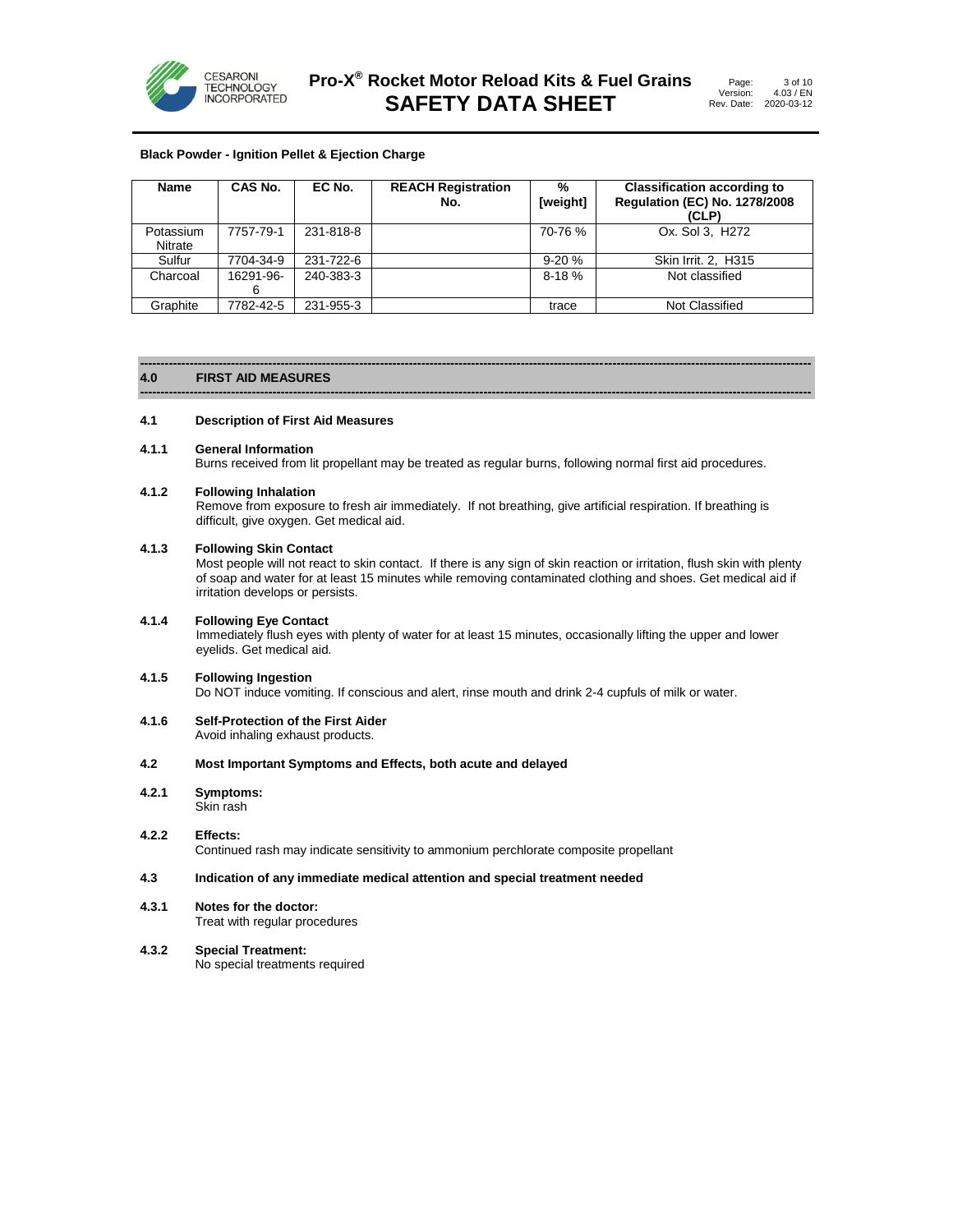

#### **5.0 FIRE FIGHTING MEASURES**

#### **5.1 Extinguishing Media:**

#### **5.1.1 Suitable Extinguishing Media**

In case of fire, use water, dry chemical, chemical foam, or alcohol-resistant foam to contain surrounding fire. **5.1.2 Unsuitable Extinguishing Media** None

**------------------------------------------------------------------------------------------------------------------------------------------------------------------**

**------------------------------------------------------------------------------------------------------------------------------------------------------------------**

#### **5.2 Special Hazards Arising from the Substance or Mixture**

#### **5.2.1 Hazardous Combustion Products**

During a fire, irritating and highly toxic gases, including hydrochloric acid, may be generated by thermal decomposition or combustion.

#### **5.3 Advice for Fire Fighters**

Keep all persons and hazardous materials away. It is physically impossible to extinguish burning propellant. Allow it to burn out and prevent flames from spreading to surrounding areas. Avoid breathing exhaust products As in any fire, wear a self-contained breathing apparatus in pressure-demand, MSHA/NIOSH (approved or equivalent), and full protective gear.

#### **5.4 Additional Information**

These articles burn rapidly and generate a significant flame for a short period of time. Black powder is a deflagrating explosive. It is very sensitive to flame and spark and can also be ignited by friction and impact. When ignited unconfined, it burns with explosive violence and will explode if ignited under even slight confinement. Do not inhale exhaust products.

**------------------------------------------------------------------------------------------------------------------------------------------------------------------**

**------------------------------------------------------------------------------------------------------------------------------------------------------------------**

#### **6.0 ACCIDENTAL RELEASE MEASURES**

#### **6.1 Personal precautions, protective equipment and emergency procedures**

| 6.1.1 | For non-emergency personnel<br><b>Protective equipment:</b> | If no source of ignition present, no special PPE is required.                                                                          |  |
|-------|-------------------------------------------------------------|----------------------------------------------------------------------------------------------------------------------------------------|--|
|       | <b>Emergency procedures:</b>                                | Replace articles in packaging and boxes and seal securely. Sweep or<br>scoop up using non-sparking tools.                              |  |
| 6.1.2 | For emergency responders<br>Personal protective equipment:  | If no source of ignition present, no special PPE is required.                                                                          |  |
| 6.2   | <b>Environmental precautions:</b>                           | Be sure to sweep or scoop up complete spill.                                                                                           |  |
| 6.3   | Methods and material for containment and cleaning up        |                                                                                                                                        |  |
| 6.3.1 | For containment:                                            | Prevent reload kits from contaminating surface and ground water.<br>If black powder spills, prevent wind from carrying particles away. |  |
| 6.3.2 | For cleaning up:                                            | Clean up spills immediately. Replace articles in packaging and boxes<br>and seal securely. Sweep or scoop up using non-sparking tools. |  |
| 6.3.3 | <b>Other information:</b>                                   | None                                                                                                                                   |  |
| 6.4   | Reference to other sections                                 | See section 13 for disposal procedures.                                                                                                |  |
| 6.5   | <b>Additional information:</b>                              | None                                                                                                                                   |  |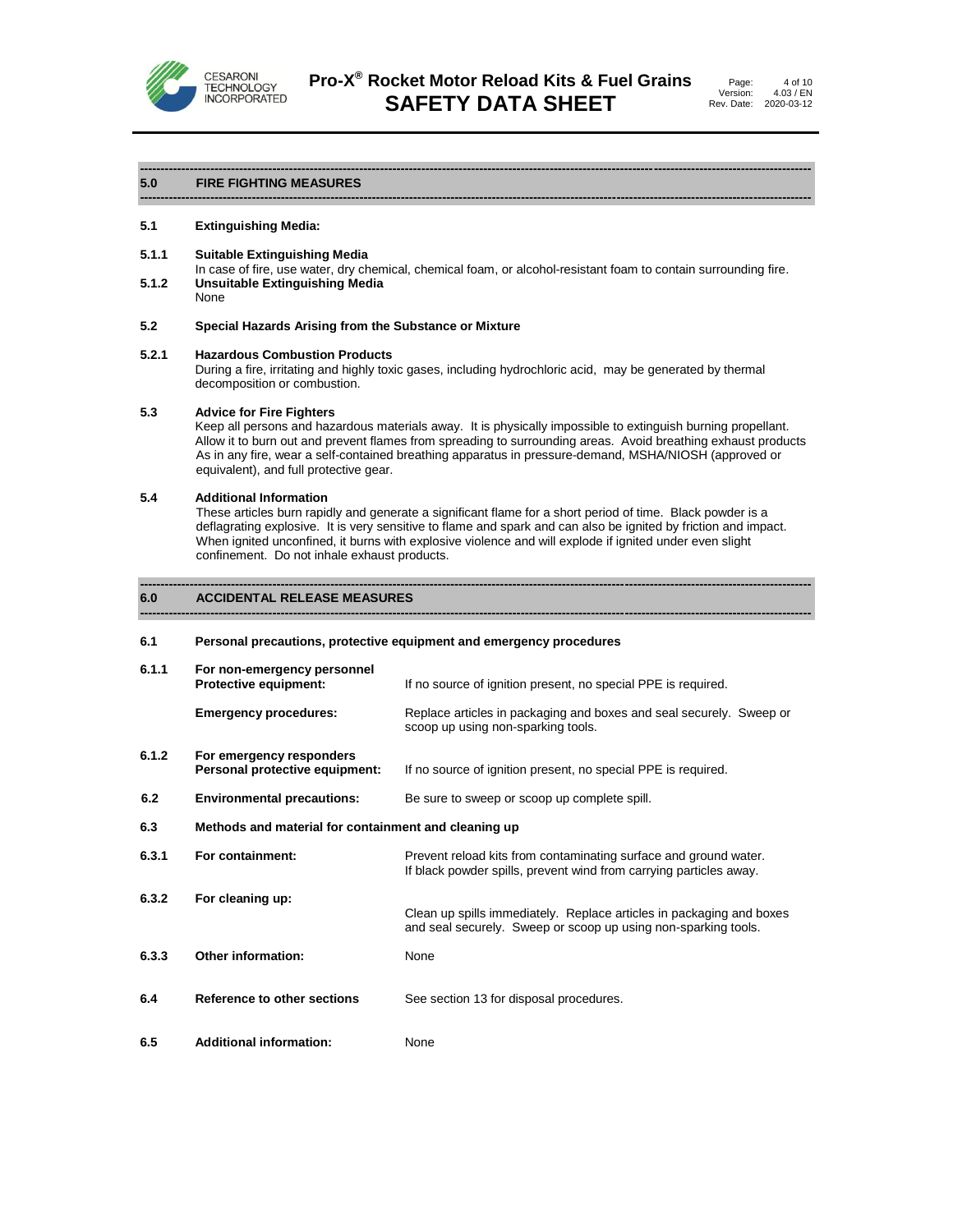

**------------------------------------------------------------------------------------------------------------------------------------------------------------------**

# **7.0 HANDLING AND STORAGE**

# **7.1 Precautions for safe handling**

**7.1.1 Protective measures:** Do not get in eyes, on skin or on clothing. Do not taste or swallow. Avoid prolonged or repeated contact with skin. Follow manufacturer's instructions for use. Fire preventions: **Keep away from sources of heat or ignition.** Aerosol and dust generation preventions: n/a Environmental precautions: Store in a cool, dry place.

# **7.1.2 Advice on general occupational hygiene**

# **7.2 Conditions for safe storage, including any incompatibilities** Store in a cool, dry place, away from sources of heat or ignition.

|     | Packaging materials:                       | Store in original packaging until immediately before use.                                               |
|-----|--------------------------------------------|---------------------------------------------------------------------------------------------------------|
|     |                                            | Requirements for storage rooms and vessels: Store in accordance with local requirements for explosives. |
|     | Hints on storage assembly:                 | n/a                                                                                                     |
|     | Storage class:                             | n/a                                                                                                     |
|     | Materials to avoid:                        | Do not store with combustibles.                                                                         |
|     | Further information on storage conditions: | n/a                                                                                                     |
| 7.3 | Specific end uses:                         |                                                                                                         |
|     | Recommendations:                           | Use as per supplied instructions.                                                                       |
|     | Specific end uses:                         | Use in accordance with national regulations for High Power                                              |
|     |                                            | Rocketry. (eq. Canadian Association of Rocketry, Tripoli Rocketry                                       |

**------------------------------------------------------------------------------------------------------------------------------------------------------------------**

Association, etc.)

#### **------------------------------------------------------------------------------------------------------------------------------------------------------------------ 8.0 EXPOSURE CONTROLS / PERSONAL PROTECTION**

#### **8.1 Control Parameters**

#### **8.1.1 Occupational Exposure Limits** No occupational exposure limits listed

#### **8.1.2 Biological Limit Values** No biological limits listed

#### **8.1.3 Exposure Limits at Intended Use**

# **8.1.4 DNEL/PNEC Values**

|                   | Ammonium Perchlorate                                   |             |                        |
|-------------------|--------------------------------------------------------|-------------|------------------------|
|                   | Long term exposure $-$ inhalation $-$ systemic effects | <b>DNEL</b> | $0.28 \text{ mg/m}^3$  |
| Potassium Nitrate |                                                        |             |                        |
|                   | Long term exposure - inhalation - systemic effects     | <b>DNEL</b> | 36.7 mg/m <sup>3</sup> |
| Charcoal          |                                                        |             |                        |
|                   | Long term exposure - inhalation - local effects        | <b>DNEL</b> | 10.0 mg/m <sup>3</sup> |
|                   | Long term exposure – inhalation – systemic effects     | <b>DNEL</b> | 10.0 $mg/m3$           |
| Graphite          |                                                        |             |                        |
|                   | Long term exposure $-$ inhalation $-$ local effects    | DNEL        | 1.20 mg/m <sup>3</sup> |
|                   |                                                        |             |                        |

No PNEC values listed.

#### **8.1.5 Risk management measures according to used control banding approach** Employ good industrial hygiene practices.

#### **8.2 Exposure Controls**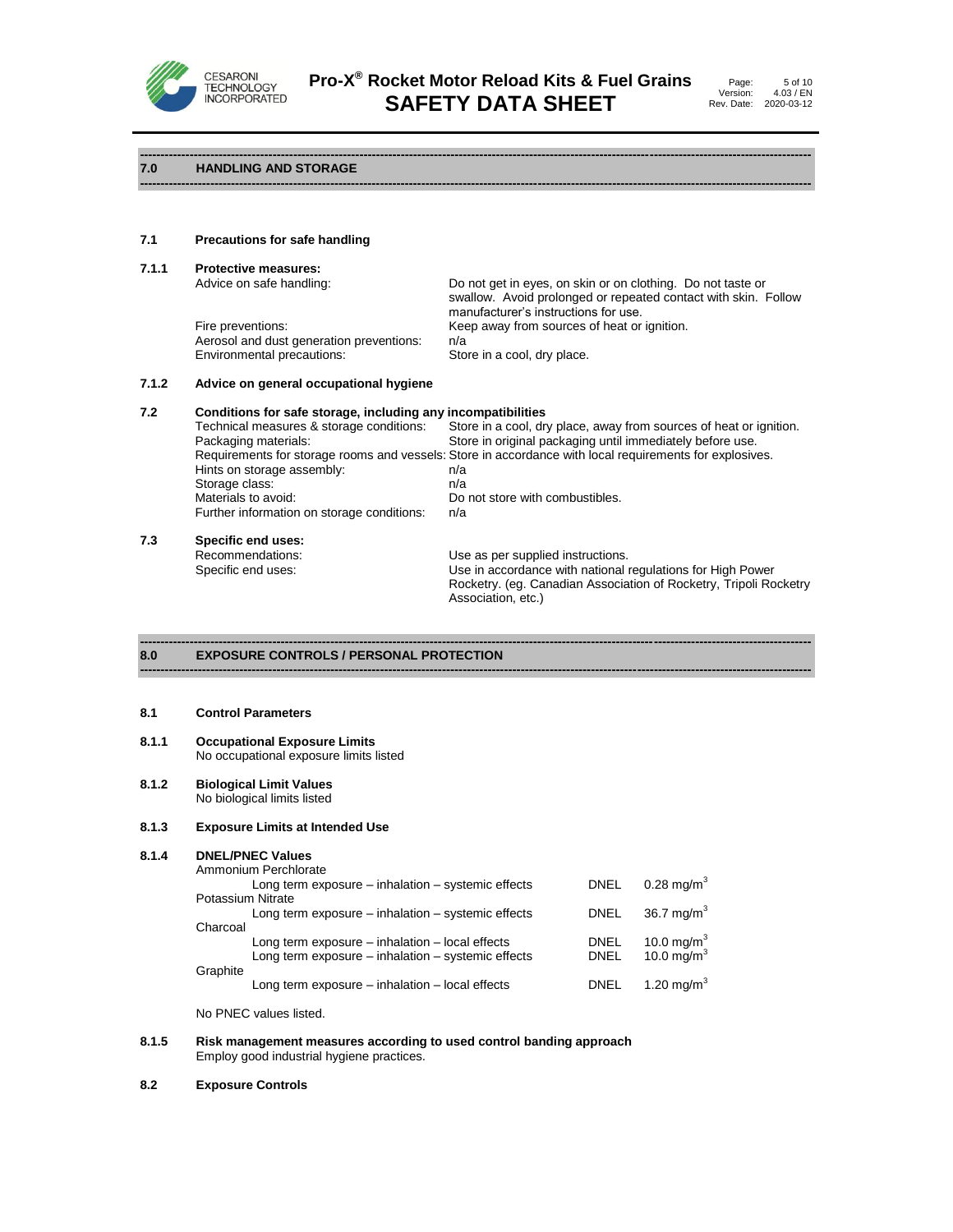

# **8.2.1 Appropriate Engineering Controls**

Use adequate explosion proof ventilation to keep airborne concentrations low. All equipment and working surfaces must be grounded.

# **8.2.2 Personal Protective Equipment**

**8.2.2.1 Eye/Face Protection**

Wear appropriate protective eyeglasses or chemical safety goggles as described by OSHA's eye and face protection regulations in 29 CFR 1910.133 or European Standard EN166.

**8.2.2.2 Skin Protection**

Clothing should be appropriate for handling pyrotechnic substances.<br>8.2.2.3 Respiratory protection

**8.2.2.3 Respiratory protection**

A respirator is not typically necessary.

- **8.2.2.4 Thermal Hazards**
- Burning propellant and/or black powder can cause severe burns. Follow supplied instructions.

**------------------------------------------------------------------------------------------------------------------------------------------------------------------**

- **8.2.3 Environmental Exposure Controls**
- **8.2.4 Consumer Exposure Controls**

Follow supplied instructions.

#### **------------------------------------------------------------------------------------------------------------------------------------------------------------------ 9.0 PHYSICAL AND CHEMICAL PROPERTIES**

#### **9.1 Information on Basic Physical and Chemical Properties**

#### **9.1.1 Appearance**

| <b>Physical State:</b>                 | solid                                                       |
|----------------------------------------|-------------------------------------------------------------|
| Appearance:                            | rubber cylinders inside plastic parts                       |
| Odour:                                 | none                                                        |
| Odour Threshold:                       | Not available.                                              |
| pH.                                    | Not available.                                              |
| Vapour Pressure:                       | Not available.                                              |
| Vapour Density:                        | Not available.                                              |
| Viscosity:                             | Not available.                                              |
| Evaporation Rate:                      | Not available.                                              |
| Boiling Point:                         | Not available.                                              |
| Freezing/Melting Point:                | Not available.                                              |
| Coefficient of water/oil distribution: | Not available.                                              |
| Autoignition Temperature:              | $280^{\circ}$ C                                             |
| Flash Point:                           | Not available.                                              |
| Explosion Limits, lower (LEL):         | Not available.                                              |
| Explosion Limits, upper (UEL):         | Not available.                                              |
| Sensitivity to Mechanical Impact:      | unprotected black powder can be ignited by impact           |
| Sensitivity to Static Discharge:       | unprotected black powder can be ignited by static discharge |
| Decomposition Temperature:             | $>400^{\circ}$ C                                            |
| Solubility in water:                   | black powder is soluble in water                            |
| Specific Gravity/Density:              | black powder = $1.7-2.1$                                    |
|                                        | Propellant = $1.34 - 1.83$                                  |
| Molecular Formula:                     | Not applicable                                              |
| Molecular Weight:                      | Not applicable.                                             |

#### **9.2 Other Information**

| <b>Safety Characteristics</b>   | <b>Method</b>                                              | <b>Value / Result</b> |
|---------------------------------|------------------------------------------------------------|-----------------------|
|                                 |                                                            |                       |
| Sensitiveness to Impact         | UN Series 3 (a)(i) - Bureau of Explosives Impact machine   | "+", positive         |
| Sensitiveness to Impact         | UN Series $3(a)(v)$ – Modified Type 12 Impact Tool         | $H50 = 27$ cm         |
| Sensitiveness to Friction       | UN Series $3(b)(i)$ – BAM Friction Apparatus               | 60N, "+", positive    |
| <b>Thermal Stability</b>        | UN Series 3 (c) - Thermal Stability Test at $75^{\circ}$ C | "-", negative         |
| Response to Fire                | UN Series 3 (d) - Small Scale Burning Test                 | "-", negative         |
| <b>Thermal Stability</b>        | UN Series 4 (a) - Thermal Stability Test                   | "-", negative         |
| Danger from Dropping            | UN Series $4(b) - 12m$ Drop Test                           | "-", negative         |
| Mass Explosion (single package) | UN Series 6 (a) - Single Package Test                      | No mass explosion     |
| Mass Explosion (bonfire)        | UN Series $6$ (c) - Bonfire Test                           | No mass explosion     |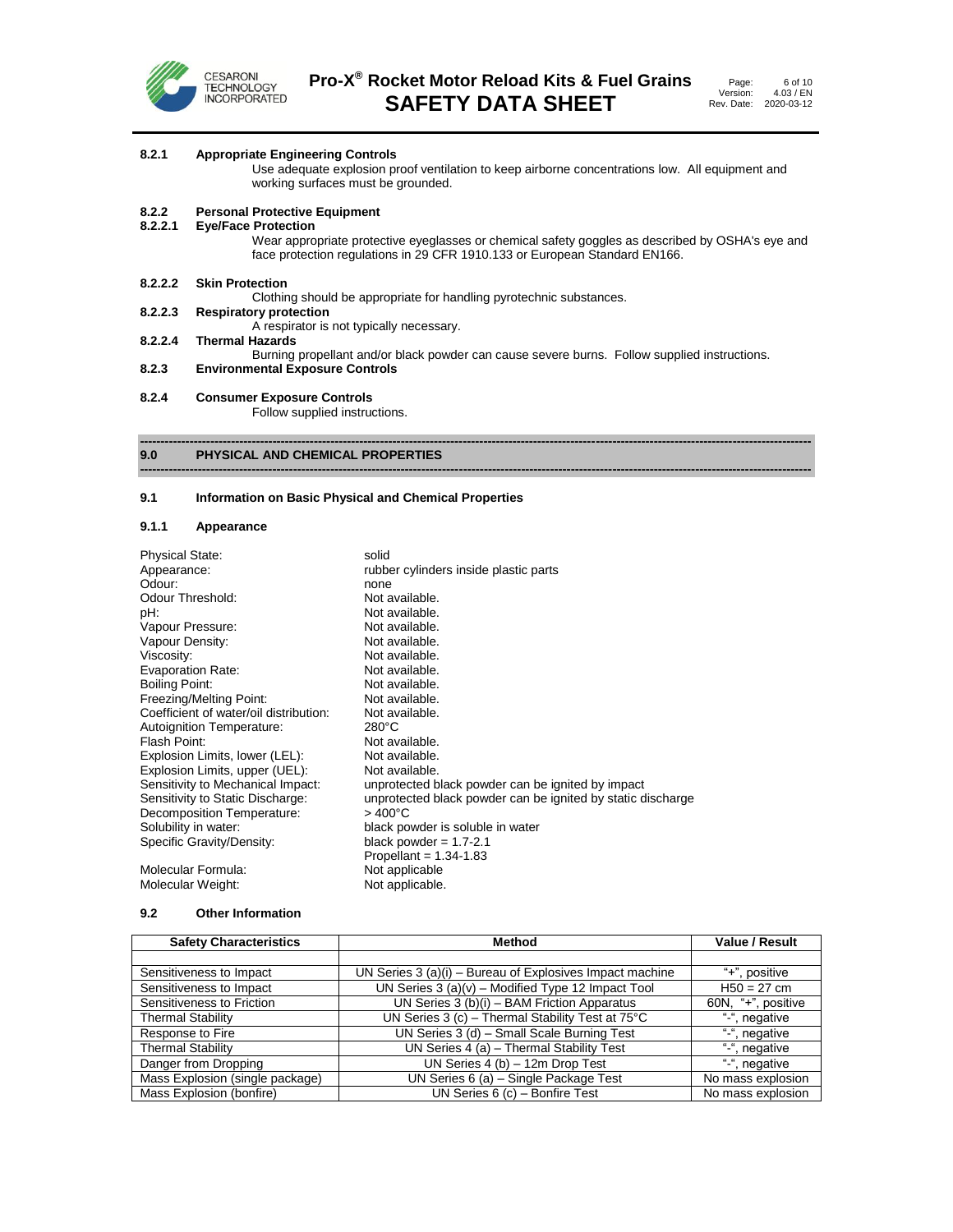

# **10.0 STABILITY AND REACTIVITY**

- **10.1 Reactivity**
- **10.2 Chemical Stability** Under storage at normal ambient temperatures (minus 40 $^{\circ}$  C to + 40 $^{\circ}$  C), the product is stable.

**------------------------------------------------------------------------------------------------------------------------------------------------------------------**

**------------------------------------------------------------------------------------------------------------------------------------------------------------------**

**------------------------------------------------------------------------------------------------------------------------------------------------------------------**

- **10.3 Possibility of Hazardous Reactions** Hazardous polymerization will not occur.
- **10.4 Conditions to Avoid** Heat, static electricity, friction, impact
- **10.5 Incompatible Materials** Combustible or flammable materials, explosive materials
- **10.6 Hazardous Decomposition Products** Oxides of Nitrogen, hydrochloric acid

#### **------------------------------------------------------------------------------------------------------------------------------------------------------------------ 11.0 TOXICOLOGICAL INFORMATION**

- **11.1 Information on Toxicological Effects**
- **11.1.1 Substances not applicable**

#### **11.1.2 Mixtures**

| (a) | <b>Acute toxicity</b>            | no data available |
|-----|----------------------------------|-------------------|
| (b) | <b>Irritation</b>                | no data available |
| (c) | <b>Corrosivity</b>               | no data available |
|     | (d) Sensitisation                | no data available |
| (e) | <b>Repeated dose toxicity</b>    | no data available |
| (f) | Carcinogenicity                  | no data available |
| (q) | <b>Mutagemicity</b>              | no data available |
| (h) | <b>Toxicity for reproduction</b> | no data available |

#### **11.2 Other Information**

#### **Exposure Limits:**

Black Powder Pellets

| Ingredient Name                                                 | <b>CAS Number</b>                          | <b>OSHA PEL</b>                                                                | <b>ACGIH TLV</b>                                                        |
|-----------------------------------------------------------------|--------------------------------------------|--------------------------------------------------------------------------------|-------------------------------------------------------------------------|
| Potassium Nitrate<br>Charcoal<br>Sulphur<br>Graphite            | 7757-79-1<br>n/a<br>7704-34-9<br>7782-42-5 | not established<br>not established<br>not established<br>2.5 mg/m <sup>3</sup> | not established<br>not established<br>not established<br>15 mmpct (TWA) |
| Propellant                                                      |                                            |                                                                                |                                                                         |
| <b>Ingredient Name</b>                                          | <b>CAS Number</b>                          | <b>OSHA PEL</b>                                                                | <b>ACGIH TLV</b>                                                        |
| Ammonium Perchlorate<br>metal powder<br><b>Synthetic Rubber</b> | 7790-98-9                                  | not established<br>varies<br>not established                                   | not established<br>varies<br>not established                            |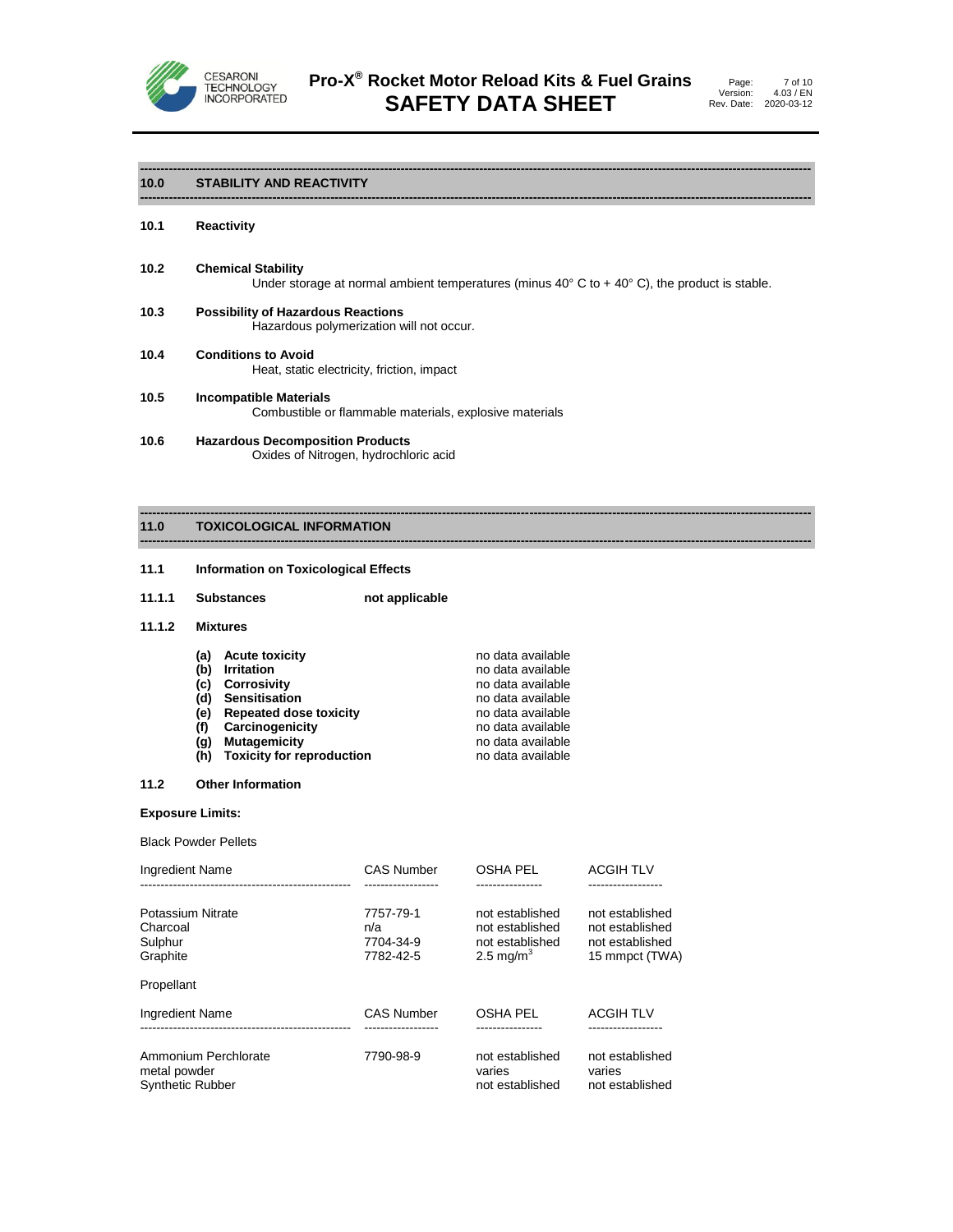

**------------------------------------------------------------------------------------------------------------------------------------------------------------------**

**------------------------------------------------------------------------------------------------------------------------------------------------------------------**

Page: Version: Rev. Date: 4.03 / EN 2020-03-12 8 of 10

#### **12.0 ECOLOGICAL INFORMATION**

- **12.2 Persistence and Degradability** No Data Available
- **12.3 Bioaccumulative Potential**<br>**12.4 Mobility in Soil**
- 
- **12.4 Mobility in Soil 12.4 Mobility in Soil**<br>**12.5 Results of PBT and vPvB Assessment** No Data Available **Results of PBT and vPvB Assessment**<br>Other Adverse Effects
- 

**12.1 Toxicity Communisty Communisty Communisty Communisty Communisty Press, 2016<br><b>12.2 Persistence and Degradability Communisty Communisty Communisty** No Data Available **12.6 Other Adverse Effects** The substance has a very low global warming potential.

#### **------------------------------------------------------------------------------------------------------------------------------------------------------------------ 13.0 DISPOSAL CONSIDERATIONS**

#### **13.1 Waste Treatment Methods**

#### **13.1.1 Product/Packaging Disposal**

Pack firmly in hole in ground with nozzle pointing up. Ignite motor electrically from a safe distance and wait 5 minutes before approaching. Dispose of spent components in inert trash. Dispose of used packaging materials in inert trash.

#### **13.1.2 Waste Treatment Options**

Propellant should be burned before disposal.

# **13.1.3 Other Disposal Recommendations**

Consult local regulations about disposal of explosive materials.

# **13.2 Additional Information**

None

#### **------------------------------------------------------------------------------------------------------------------------------------------------------------------ 14.0 TRANSPORT INFORMATION**

|                                   | <b>Land Transport</b><br>(ADR/RID)             | <b>Inland Waterway</b><br><b>Transport (AND)</b> | Sea<br><b>Transport</b><br>(IMDG) | <b>Air Transport</b><br>(ICAO-TI/IATA-<br>DGR) |
|-----------------------------------|------------------------------------------------|--------------------------------------------------|-----------------------------------|------------------------------------------------|
|                                   |                                                |                                                  |                                   |                                                |
| 14.1 UN No.                       | UN 0351                                        |                                                  |                                   |                                                |
| 14.2 UN Proper Shipping Name      | Articles, Explosive, n.o.s (Propellant, solid) |                                                  |                                   |                                                |
| 14.3 Transport Hazard Class       | 1.4 C                                          |                                                  |                                   |                                                |
| 14.4 Packing Group                | n/a                                            |                                                  |                                   |                                                |
| <b>14.5 Environmental Hazards</b> | None listed                                    |                                                  |                                   |                                                |

**------------------------------------------------------------------------------------------------------------------------------------------------------------------**

#### **14.6 Special Precautions for the User**

#### **14.7 Transport in bulk according to Annex II of MARPOL 73/78 and the IBC Code** Not designed for bulk transport.

#### **14.8 Additional Information**

Remark:

| 14.8.1 | <b>All Transport Carriers</b> |  |
|--------|-------------------------------|--|
|--------|-------------------------------|--|

- See below
- **14.8.2 Land Transport (ADR/RID)**

Transport Category: 2

- Limited Quantity:  $\begin{array}{ccc} 0 & 0 & 0 \\ 0 & 0 & 178,274 \end{array}$ Special Provisions: Tunnel Restriction Code: E
- Classification Code: 1.4C<br>Transport Category: 1.4C

Hazard Identification Number (Kemler No.): none

#### **14.8.3 Inland Waterway Transport (ADN)**

Limited Quantity:  $\begin{array}{ccc} 0 & 0 \\ 0 & 178,274 \end{array}$ Special Provisions: Category:<br>
Remark: Notable Beautiful Contract and the Handling provi<br>
Remark: Handling provisions- LO01, HA01, HA03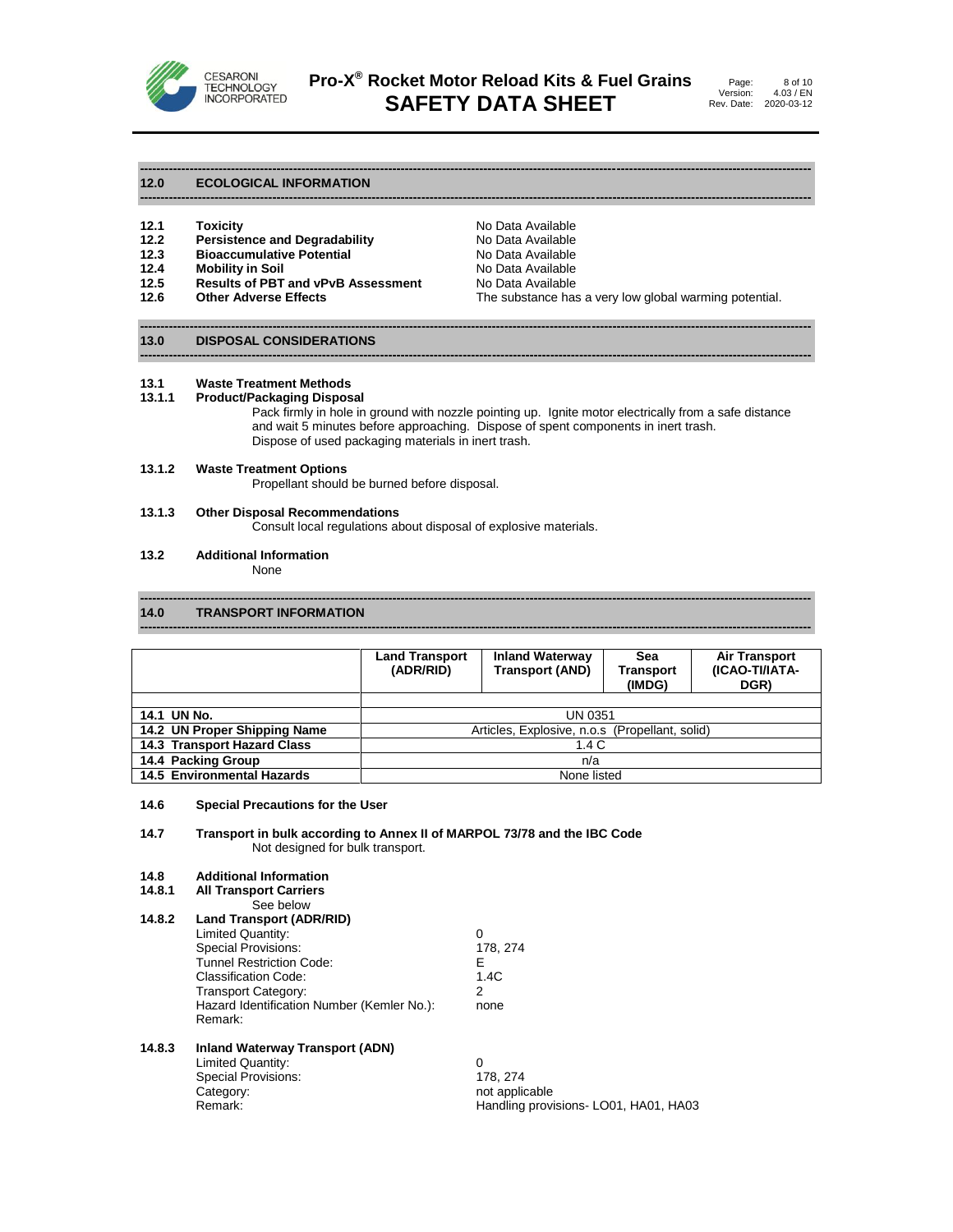

Page: Version: Rev. Date: 2020-03-12 9 of 10 4.03 / EN

**14.8.4 Sea Transport (IMDG)**

Limited Quantity:<br>
Special Provisions:<br>
178, 274 Special Provisions: 178, 274 Marine Pollutant:<br>
Segregation Group:<br>
Segregation Group:<br>
not applicable Segregation Group:<br>Remark:

**14.8.5 Air Transport (ICAO-TI / IATA-DGR)** Limited Quantity:<br>
Special Provisions:<br>
A62, A802 Special Provisions:<br>Remark:

Packing Instruction 101

Cargo Aircraft Only, Max. 75 kg per package

#### **------------------------------------------------------------------------------------------------------------------------------------------------------------------ 15.0 REGULATORY INFORMATION**

#### **15.1 Safety, Health and Environmental Regulations/Legislation**

**15.1.1 EU Regulations**

**Authorizations**

Germany BAM Approval BAM-RG-010<br>Netherlands ADR Approval 10DV3/1125-1/Rev.1 Netherlands ADR Approval

0080.EXP.11.0013

#### **Restrictions on Use**

Follow local regulations for use and storage of class 1.4C explosives

#### **Other EU Regulations**

# **15.1.2 National Regulations**

#### **Canada**

This product has been classified according to the hazard criteria of the Canadian Controlled Products Regulations (CPR) and the SDS contains all of the information required by the CPR.

**------------------------------------------------------------------------------------------------------------------------------------------------------------------**

| WHMIS Classification:               | Not Controlled (explosive)                          |
|-------------------------------------|-----------------------------------------------------|
| Canadian Explosives Classification: | Rocket Motors - <b>R2. PE3</b>                      |
|                                     | These products are authorized explosives in Canada. |

These products are not considered "Controlled Goods" in Canada under the Controlled Goods Regulations.

# **United States of America**

EPA Hazard Categories (SARA 311,312)

#### Hazardous Chemical Lists

| CERCLA Hazardous Substance (40 CFR 302.4)        | No |
|--------------------------------------------------|----|
| SARA Extremely Hazardous Substance (40CFR 355)   | No |
| SARA Toxic Chemical (40CFR 372.65)               | No |
| Massachusetts Right-To-Know Substance List (MSL) | No |
| Pennsylvania Right-To-Know Substance List        | No |
| New Jersey Worker & Community Right-To-Know Act  | No |
| California Proposition 65                        | No |

#### **Chemical Inventories**

| Canada               | All ingredients are listed on the DSL.                           |
|----------------------|------------------------------------------------------------------|
| <b>United States</b> | All ingredients are listed on the TSCA Inventory.                |
| Europe               | All ingredients are listed on the EINECS inventory.              |
| Australia            | All ingredients are listed on the AICS Inventory.                |
| China                | All ingredients are listed on the IECSC Inventory.               |
| Japan                | All ingredients are listed on the ENCS Inventory.                |
| Korea                | All ingredients are listed on the Existing Chemicals List (ECL). |
| Philippines          | All ingredients are listed on the PICCS.                         |

### **15.2 Chemical safety Assessment**

A Chemical Safety Assessment is not required for this product.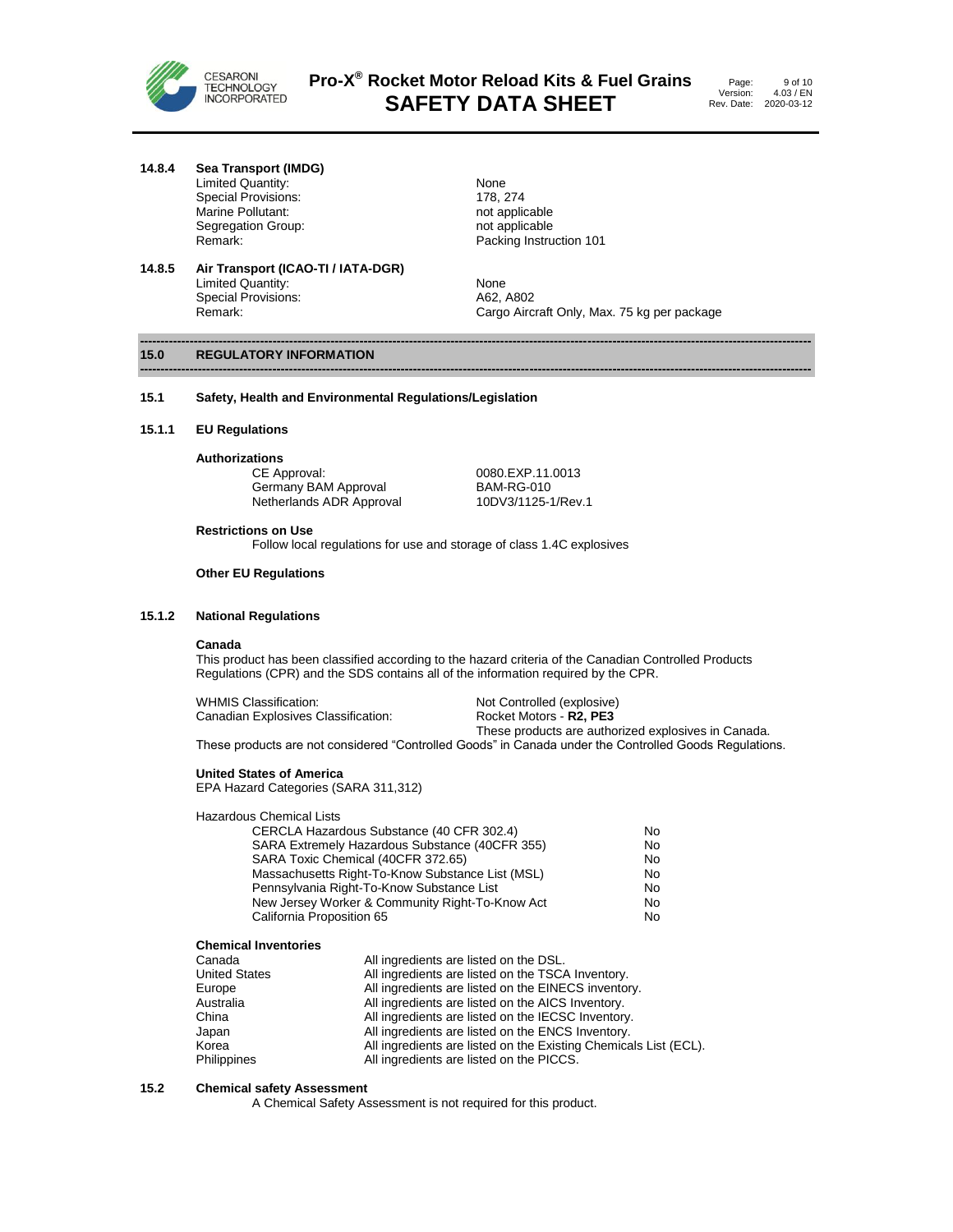

**-----------------------------------------------------------------------------------------------------------------------------------------------------------------**-

#### **16.0 OTHER INFORMATION**

#### **16.1 Changes From Last Version** Update 3.2.2.

| 16.2 | <b>Abbreviations and Acronyms</b> |                                  |
|------|-----------------------------------|----------------------------------|
|      | DNEL                              | Derived No-Effect Exposure Limit |
|      | <b>GHS</b>                        | Globally Harmonized System       |
|      | PNEL                              | Predicted No Effect level        |

- **16.3 Key Literature References and Sources of Data** GESTIS
- **16.4 Classification for mixtures and used evaluation method according to regulation (EC) 1207/2008 [CLP]** No tests conducted.

#### **16.5 Relevant R-, H-, and EUH- Phrases**

| <b>Risk Phrases:</b> |                                                                          |
|----------------------|--------------------------------------------------------------------------|
| R 2                  | Risk of explosion by shock, friction, fire or other sources of ignition. |
| R 11                 | Highly flammable                                                         |
| R 44                 | Risk of explosion if heated under confinement.                           |
| Safety Phrases:      |                                                                          |
| S 1/2                | Keep locked up and out of the reach of children.                         |
| S8                   | Keep container dry.                                                      |
| S 15                 | Keep away from heat.                                                     |
| S 16                 | Keep away from sources of ignition -- No smoking.                        |
| S 17                 | Keep away from combustible material.                                     |
| S 18                 | Handle and open container with care.                                     |
| S 33                 | Take precautionary measures against static discharges.                   |
| S 41                 | In case of fire and/or explosion do not breathe fumes.                   |

# **16.6 Training Advice** Follow supplied instructions carefully.

# **16.7 Further Information**

| SDS Prepared by:                 | <b>Regulatory Affairs Department</b><br>Cesaroni Technology Inc.<br>P.O. Box 246<br>2561 Stouffville Rd.<br>Gormley, ON<br>Canada L0H 1G0 |  |  |
|----------------------------------|-------------------------------------------------------------------------------------------------------------------------------------------|--|--|
| Telephone:<br>Fax:<br>Web Sites: | 905-887-2370 x239<br>905-887-2375<br>www.cesaronitech.com<br>www.Pro38.com                                                                |  |  |

The data in this Material Safety Data Sheet relates only to the specific material or product designated herein and does not relate to use in combination with any other material or in any process.

The information above is believed to be accurate and represents the best information currently available to us. However, we make no warranty of merchantability or any other warranty, express or implied, with respect to such information, and we assume no liability resulting from its use. Users should make their own<br>investigations to determine the suitability of the information for advised of the possibility of such damages.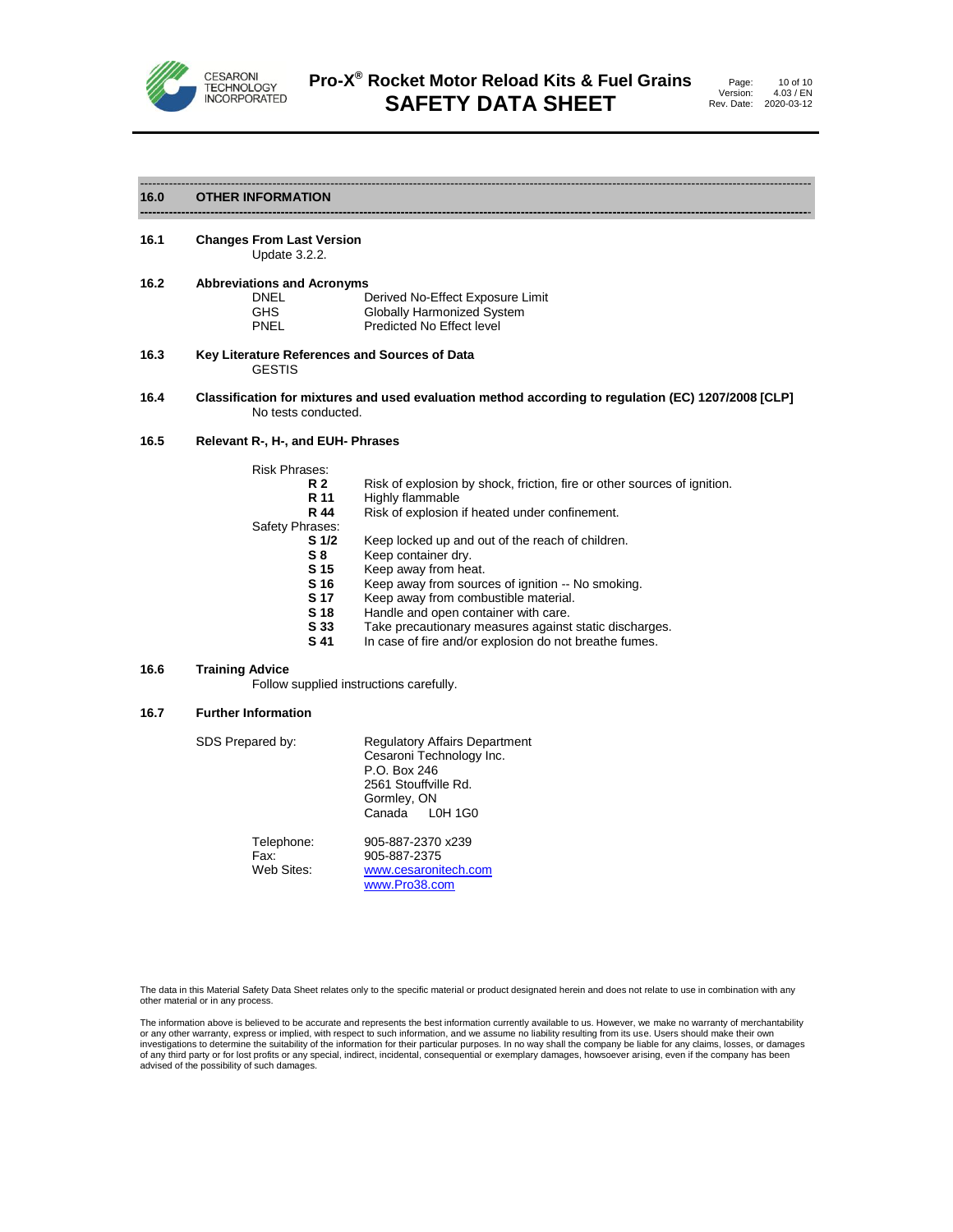



# **1.0 Identification du mélange et de l'entreprise**

| 1.1                                                                                                                                                                                   | Identificateur de produit                                                                                                                                                                                                                                                                                                                                                                                                                                                                                                                                                             |                                                                                                                                             |                                                                                                                                                                                                                                                                                             |  |  |
|---------------------------------------------------------------------------------------------------------------------------------------------------------------------------------------|---------------------------------------------------------------------------------------------------------------------------------------------------------------------------------------------------------------------------------------------------------------------------------------------------------------------------------------------------------------------------------------------------------------------------------------------------------------------------------------------------------------------------------------------------------------------------------------|---------------------------------------------------------------------------------------------------------------------------------------------|---------------------------------------------------------------------------------------------------------------------------------------------------------------------------------------------------------------------------------------------------------------------------------------------|--|--|
| Nom du Produit:                                                                                                                                                                       |                                                                                                                                                                                                                                                                                                                                                                                                                                                                                                                                                                                       | Grains de Propergol Pro75 et Pro98                                                                                                          | Moteurs de Fusée Pro24, Pro29, Pro38, Pro54, Pro75 et Pro98, et                                                                                                                                                                                                                             |  |  |
| Synonymes:                                                                                                                                                                            |                                                                                                                                                                                                                                                                                                                                                                                                                                                                                                                                                                                       |                                                                                                                                             | moteur de fusée, propergol solide                                                                                                                                                                                                                                                           |  |  |
|                                                                                                                                                                                       | Numéros de pièce:                                                                                                                                                                                                                                                                                                                                                                                                                                                                                                                                                                     | Moteurs:<br>Grains:                                                                                                                         | P24R-Y-#G-XX, P29R-Y-#G-XX, P38R-Y-#G-XX,<br>P54R-Y-#G-XX, P24R-Y-#GXL-XX, P29R-Y-#GXL-XX,<br>P38R-Y-#GXL-XX, P54R-Y-#GXL-XX,<br>P75AC-PG-XX, P98AC-PG-XX, P98AC-MB-PG-XX<br>$Y =$ sorte (A = délai adjustable, C = trou C)<br>Ou:<br>$#$ = numéro de grains &<br>$XX =$ sorte de propergol |  |  |
| 1.2                                                                                                                                                                                   | <b>Utilisations</b>                                                                                                                                                                                                                                                                                                                                                                                                                                                                                                                                                                   |                                                                                                                                             |                                                                                                                                                                                                                                                                                             |  |  |
| Utilisation:                                                                                                                                                                          |                                                                                                                                                                                                                                                                                                                                                                                                                                                                                                                                                                                       |                                                                                                                                             | moteur à propergol solide pour des fusées passé-temps                                                                                                                                                                                                                                       |  |  |
| 1.3                                                                                                                                                                                   | Détails du fournisseur de la FDS                                                                                                                                                                                                                                                                                                                                                                                                                                                                                                                                                      |                                                                                                                                             |                                                                                                                                                                                                                                                                                             |  |  |
|                                                                                                                                                                                       | <b>Fabricant / Fournisseur:</b>                                                                                                                                                                                                                                                                                                                                                                                                                                                                                                                                                       | Cesaroni Technology Inc.<br>P.O. Box 246<br>2561 Stouffville Rd.<br>Gormley, Ont.<br>Canada<br>L0H 1G0<br>courriel: regulatory@cesaroni.net |                                                                                                                                                                                                                                                                                             |  |  |
| 1.4                                                                                                                                                                                   |                                                                                                                                                                                                                                                                                                                                                                                                                                                                                                                                                                                       | Numéros téléphoniques d'urgence                                                                                                             |                                                                                                                                                                                                                                                                                             |  |  |
| Numéros Téléphoniques:<br>Information au sujet du produit:<br>Tel: +1-905-887-2370<br>Fax: +1-905-887-2375<br>Numéro téléphonique d'urgence 24 Heures: Tel: +1-613-996-6666 (CANUTEC) |                                                                                                                                                                                                                                                                                                                                                                                                                                                                                                                                                                                       |                                                                                                                                             |                                                                                                                                                                                                                                                                                             |  |  |
| 2.0                                                                                                                                                                                   |                                                                                                                                                                                                                                                                                                                                                                                                                                                                                                                                                                                       | <b>IDENTIFICATION DES DANGERS</b>                                                                                                           |                                                                                                                                                                                                                                                                                             |  |  |
| 2.1                                                                                                                                                                                   | <b>Classification</b>                                                                                                                                                                                                                                                                                                                                                                                                                                                                                                                                                                 |                                                                                                                                             |                                                                                                                                                                                                                                                                                             |  |  |
|                                                                                                                                                                                       |                                                                                                                                                                                                                                                                                                                                                                                                                                                                                                                                                                                       | <b>Classification:</b> Objet Explosible – Division 1.4                                                                                      | (UN GHS - ST-SG-AC10-30-Rev5e)<br>(SIMDUT 2015 - Canada, HazCom 2012 - USA, Regulation (EC) No. 1272/2008 [CLP] - EU, 67/548/EEC or 1999/45/EC - EU)                                                                                                                                        |  |  |
| 2.2                                                                                                                                                                                   | Eléments d'étiquetage                                                                                                                                                                                                                                                                                                                                                                                                                                                                                                                                                                 |                                                                                                                                             |                                                                                                                                                                                                                                                                                             |  |  |
|                                                                                                                                                                                       | Mention d'avertissement: Warning                                                                                                                                                                                                                                                                                                                                                                                                                                                                                                                                                      | Pictogrammes:                                                                                                                               |                                                                                                                                                                                                                                                                                             |  |  |
|                                                                                                                                                                                       | Mentions de danger:                                                                                                                                                                                                                                                                                                                                                                                                                                                                                                                                                                   | H204 Danger d'incendie ou de projection                                                                                                     |                                                                                                                                                                                                                                                                                             |  |  |
|                                                                                                                                                                                       | Conseils de prudence<br>P210<br>Tenir à l'écart de la chaleur, des étincelle, des flames nues et de toute autre source<br>d'ignition. Ne pas fumer<br>Èviter les abrasions/les chocs/les frottements.<br>P <sub>250</sub><br>P370+P380 En cas d'incendie: Evacuer la zone.<br>P372<br>En cas d'incendie: Risque d'explosion.<br>P373<br>NE PAS combattre l'incendie lorsque le feu attient les explosifs.<br>P401<br>Stocker conformément à la reglementation locale/régionale/nationale.<br>P501<br>Eliminer le contenu conformément à la reglementation locale/régionale/nationale. |                                                                                                                                             |                                                                                                                                                                                                                                                                                             |  |  |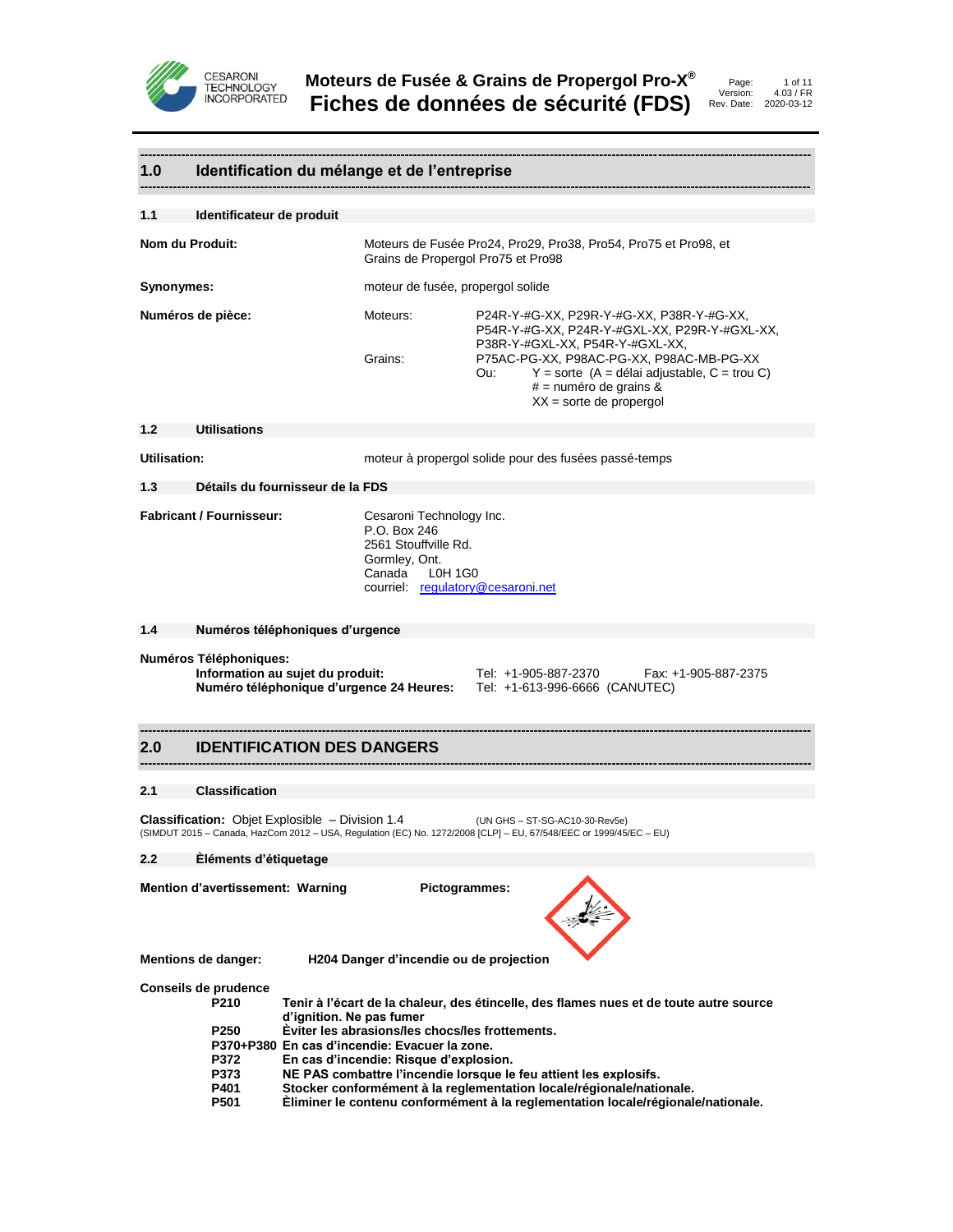

| Page:     | 2 of 11    |
|-----------|------------|
| Version:  | 4.03 / FR  |
| ev. Date: | 2020-03-12 |

#### **2.3 Autres Dangers**

#### **Sommaire:**

Cesmoteurs contient des cylindres de propergol solide, enfermés dans des pièces en plastique inertes. La fermeture avant contient également quelques grammes de poudre noire. Les moteurs ProX sont classés comme des explosifs, et peuvent causer des blessures graves, y compris la mort si elle est utilisée de manière incorrecte. Tous les explosifs sont dangereux et doivent être manipulés avec soin et utilisés conformément aux procédures de sécurité approuvées sous la direction du personnel expérimenté, compétent en conformité avec toutes les lois et règlements fédéraux, provinciaux et municipaux applicables. Éviter d'inhaler les produits de combustion

#### . **Effets potentiels sur la santé:**

#### **Les yeux:**

Pas une voie d'exposition probable. Peut provoquer une irritation des yeux.

# **La peau:**

Pas une voie d'exposition probable. Faible risque pour la manutention normale.

#### **Ingestion:**

Pas une voie d'exposition probable.

#### **Inhalation:**

Pas une voie d'exposition probable. Peut entraîner une irritation des voies respiratoires. Ne pas inhaler les produits de combustion.

**------------------------------------------------------------------------------------------------------------------------------------------------------------------**

**------------------------------------------------------------------------------------------------------------------------------------------------------------------**

#### **3.0 COMPOSITION / INFORMATION SUR LES COMPOSANTS**

#### **3.1 Substances n/a**

#### **3.2 Mélanges**

#### **3.2.1 Description des mélanges**

Les modules de recharge Pro24, Pro29, Pro38 et Pro54 reload kits contiennent les quatre composantes dangereuses énumérées ci-dessous. Les TSI Kits Pro75 et Pro98 contiennent seulement un grain de délai et une charge d'éjection. Les grains Pro75 and Pro98 contiennent seulement le propergol.

| Propergol | les cylindres de perchlorate d'ammonium et des métaux en poudre distribués en |
|-----------|-------------------------------------------------------------------------------|
|           | caoutchouc synthétique                                                        |

Grain de délai les cylindres de perchlorate d'ammonium et des métaux en poudre distribués en caoutchouc synthétique

Pastille d'Ignition pastille de poudre noir

charge d'éjection quantité mesuré de poudre noir black powder dans la fermature avant

#### **3.2.2 Composants Dangereux**

#### **Propergol et grain de délai**

| Composant      | No. CAS   | No. EC    | No. d'enregistrement<br><b>REACH</b> | %<br>[poids] | <b>Classification selon Regulation</b><br>(EC) No. 1278/2008 (CLP) |
|----------------|-----------|-----------|--------------------------------------|--------------|--------------------------------------------------------------------|
| Perchlorate d' | 7790-98-9 | 232-235-1 |                                      | $40 - 85 \%$ | O: R9                                                              |
| Ammonium       |           |           |                                      |              | R44                                                                |
| Poudres de     |           |           |                                      | $1 - 45%$    |                                                                    |
| métal          |           |           |                                      |              |                                                                    |
| caoutchouc     |           |           |                                      | $10-30%$     | Pas Classifié                                                      |
| svnthétique    |           |           |                                      |              |                                                                    |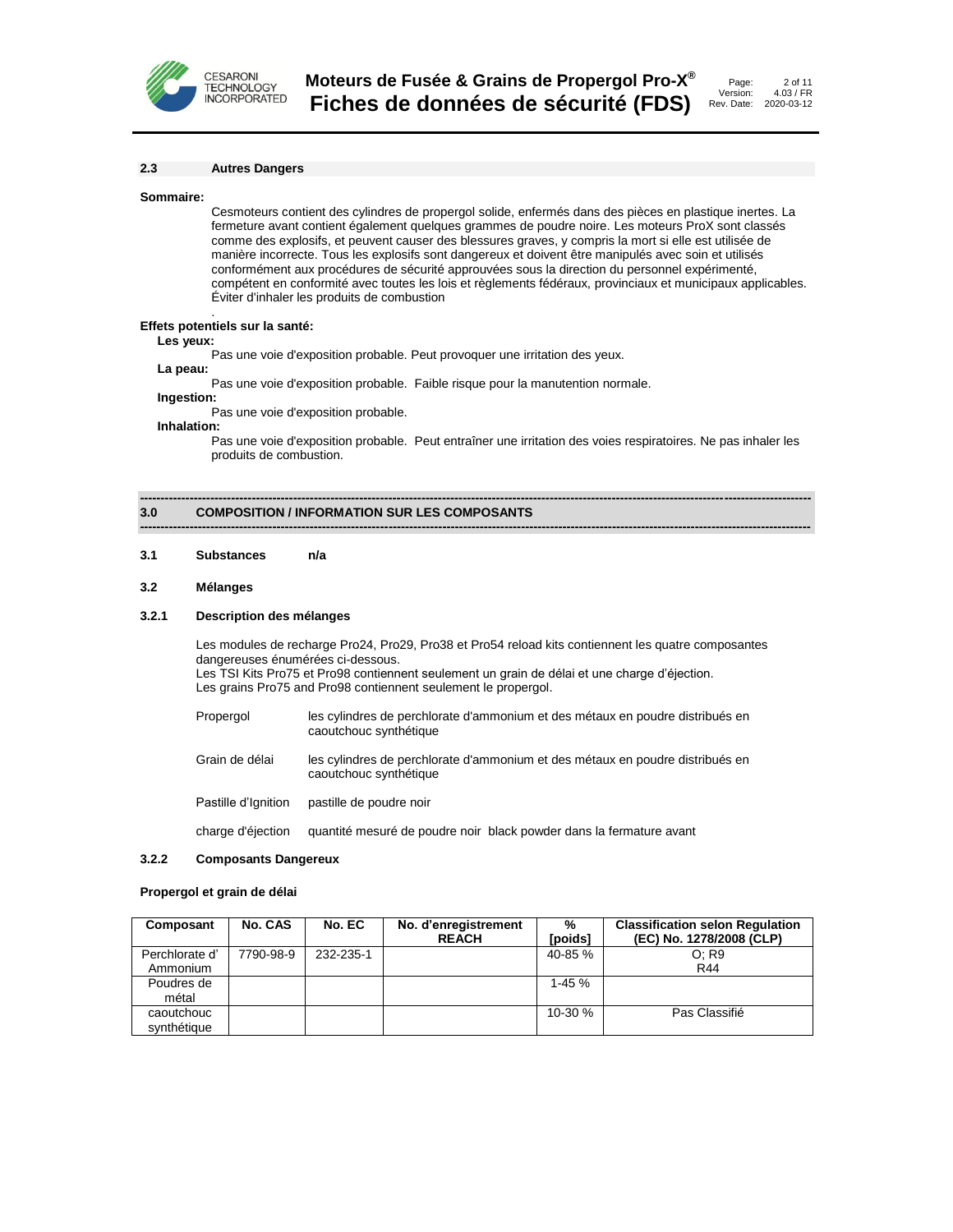

# **Poudre Noir – Pastille d'Ignition et charge d'éjection**

| Composant  | No. CAS   | No. EC    | No. d'enregistrement<br><b>REACH</b> | %<br>[poids] | <b>Classification selon Regulation</b><br>(EC) No. 1278/2008 (CLP) |
|------------|-----------|-----------|--------------------------------------|--------------|--------------------------------------------------------------------|
| Nitrate de | 7757-79-1 | 231-818-8 |                                      | 70-76 %      | Ox. Sol 3. H <sub>272</sub>                                        |
| Potassium  |           |           |                                      |              |                                                                    |
| Sulfur     | 7704-34-9 | 231-722-6 |                                      | $9-20%$      | Skin Irrit. 2, H315                                                |
| Charcoal   | 16291-96- | 240-383-3 |                                      | $8-18%$      | Pas Classifié                                                      |
|            | 6         |           |                                      |              |                                                                    |
| Graphite   | 7782-42-5 | 231-955-3 |                                      | trace        | Pas Classifié                                                      |

**------------------------------------------------------------------------------------------------------------------------------------------------------------------**

#### **------------------------------------------------------------------------------------------------------------------------------------------------------------------ 4.0 PREMIERS SECOURS**

#### **4.1 Description des premiers secours**

#### **4.1.1 Information générale**

Des brûlures peuvent être traitées comme des brûlures réguliers , en suivant les procédures de premiers soins normales.

#### **4.1.2 Après Inhalation**

Retirer de l'exposition et de mettre à l'air frais immédiatement. Si elle ne respire pas , donner la respiration artificielle . Si respirer est difficile, donnez de l'oxygène. Obtenir des soins médicaux .

#### **4.1.3 Après contact avec la peau**

La plupart des gens ne réagissent pas au contact avec la peau . S'il n'y a aucun signe de réaction ou une irritation cutanée , rincer la peau avec beaucoup de savon et de l'eau pendant au moins 15 minutes tout en enlevant les vêtements et les chaussures contaminés . Obtenir des soins médicaux si l'irritation persiste.

#### **4.1.4 Après contact avec les yeux**

Rincer immédiatement les yeux avec beaucoup d'eau pendant au moins 15 minutes , en soulevant de temps en temps les paupières supérieures et inférieures . Obtenir des soins médicaux.

# **4.1.5 Aprè l'ingestion**

NE PAS faire vomir. Si conscient et alerte, rincer la bouche et boire 2-4 tasses de lait ou d'eau.

### **4.1.6 Protection de la secouriste**

Éviter d'inhaler les produits de combustion.

### **4.2 Les symptômes les plus importants et effets, aigus et différés**

**4.2.1 Symptômes:**

Démangeaison de la peau

# **4.2.2 Effets:**

Démangeaison peut indiquer la sensibilité au propergol

# **4.3 Indication des éventuels soins médicaux immédiats et traitements particuliers nécessaires**

#### **4.3.1 Notes pour le médecin:**

Traiter avec des procédures régulières

# **4.3.2 Traitement spécial:**

Aucun traitement spécial requis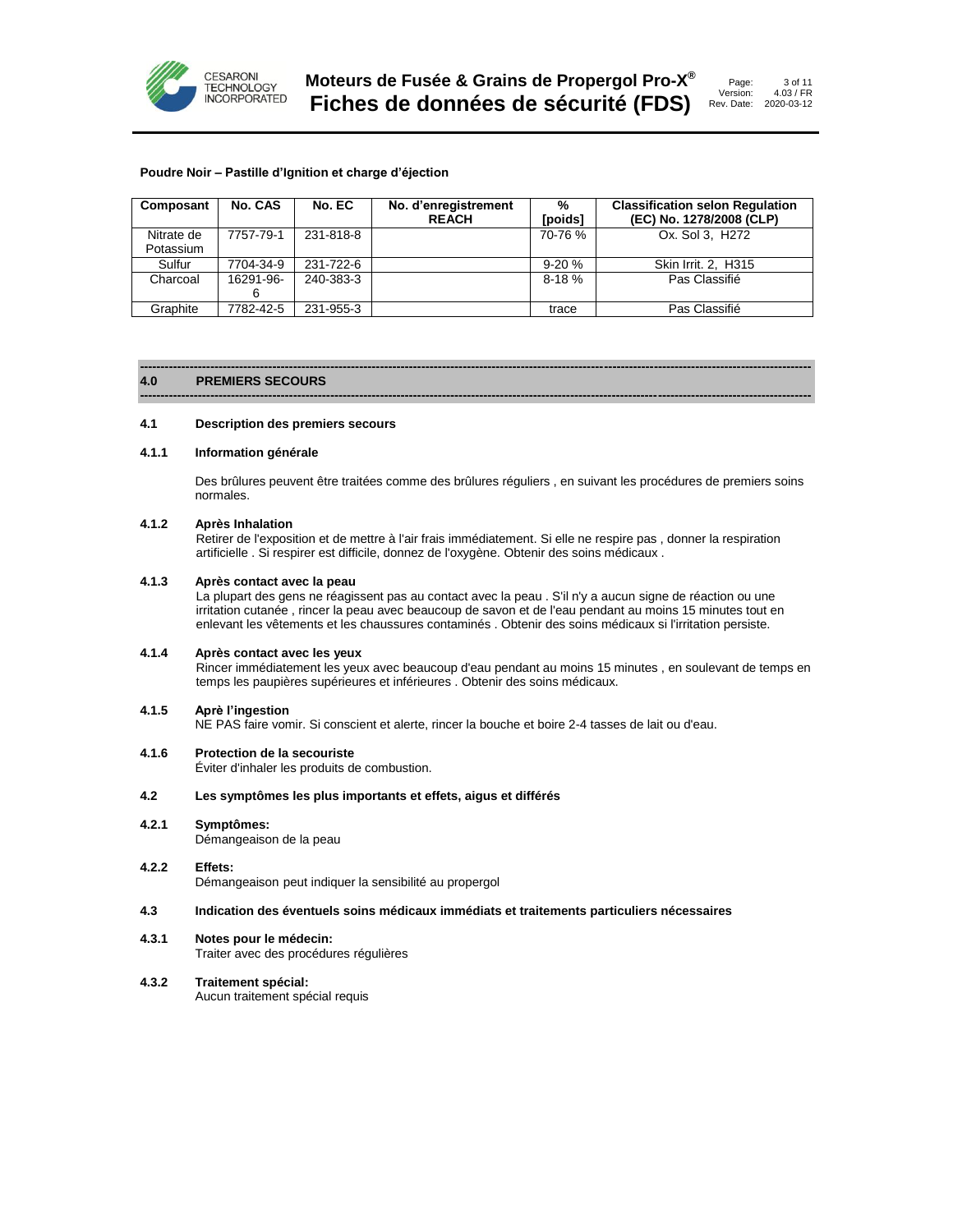



#### **------------------------------------------------------------------------------------------------------------------------------------------------------------------ 5.0 MESURES DE LUTTE CONTRE L'INCENDIE**

#### **5.1 Moyens d'extinction:**

**5.1.1 Moyens d'extinction appropriés**

En cas d'incendie , utiliser de l'eau , produit chimique sec , mousse chimique ou de la mousse résistant à l'alcool pour contenir le feu environnant.

**------------------------------------------------------------------------------------------------------------------------------------------------------------------**

- **5.1.2 Moyens d'extinction inappropriés**
	- Aucun

### **5.2 Dangers particuliers résultant de la substance ou du mélange**

#### **5.2.1 Produits de combustion dangereux**

Lors d'un incendie, des gaz irritants et hautement toxiques, y compris l'acide chlorhydrique, peuvent être produits par la décomposition thermique ou la combustion.

# **5.3 Conseils aux pompiers**

Gardez toutes les personnes et des matières dangereuses à l'extérieur. Il est physiquement impossible d'éteindre propergol brûlant. Laisser brûler et empêcher les flammes de se propager à des zones environnantes. Éviter de respirer les produits d'échappement

Comme pour tout incendie, porter un appareil respiratoire autonome à surpression, MSHA / NIOSH (approuvé ou équivalent), et équipement complet de protection.

#### **5.4 Information additionnelle**

Ces articles brûlent rapidement et génèrent une flamme pendant une courte période de temps. La poudre noire est un explosif déflagrante. Il est très sensible à la flamme et étincelle et peut également être mis à feu par les frottements et aux chocs. Lorsque enflammé unconfined, il brûle avec une violence explosive et va exploser en cas d'inflammation, même sous légère confinement. Ne pas inhaler les produits de combustion.

**------------------------------------------------------------------------------------------------------------------------------------------------------------------**

#### **------------------------------------------------------------------------------------------------------------------------------------------------------------------ 6.0 MESURES À PRENDRE EN CAS DE DISPERSION ACCIDENTELLE**

#### **6.1 Précautions individuelles, équipement de protection et mesures d'urgence**

| 6.1.1 | <b>Pour les non-secouristes</b><br><b>Equipement protecteur:</b> | Si aucune source d'inflammation présente, aucun équipement de<br>protection individuelle spéciale est nécessaire.                                                         |
|-------|------------------------------------------------------------------|---------------------------------------------------------------------------------------------------------------------------------------------------------------------------|
|       | Procédures d'urgence:                                            | Remplacer des articles dans l'emballage et les boîtes et sceller. Balayer<br>ou ramasser à l'aide des outils anti-étincelles.                                             |
| 6.1.2 | <b>Pour les secouristes</b><br><b>Equipement protecteur:</b>     | Si aucune source d'inflammation présente, aucun équipement de<br>protection individuelle spéciale est nécessaire.                                                         |
| 6.2   | Précautions pour la protection de l'environnement:               | Assurez-vous de balayer ou ramasser le déversement complet.                                                                                                               |
| 6.3   | Méthodes et matériaux de confinement et de nettoyage             |                                                                                                                                                                           |
| 6.3.1 | Pour le confinement:                                             | Empêcher les moteurs de contaminer les eaux.<br>Pour les déversements de poudre noire, empêcher le vent de transporter<br>des particules loin.                            |
| 6.3.2 | Pour le nettoyage:                                               | Nettoyer les déversements immédiatement. Remplacer des articles dans<br>l'emballage et les boîtes et sceller. Balayer ou ramasser à l'aide des outils<br>anti-étincelles. |
| 6.3.3 | <b>Autres informations:</b>                                      | Aucun                                                                                                                                                                     |
| 6.4   | Référence à d'autres rubriques                                   | Voir la section 13 pour les procédures d'élimination.                                                                                                                     |
| 6.5   | <b>Autres informations:</b>                                      | Aucun                                                                                                                                                                     |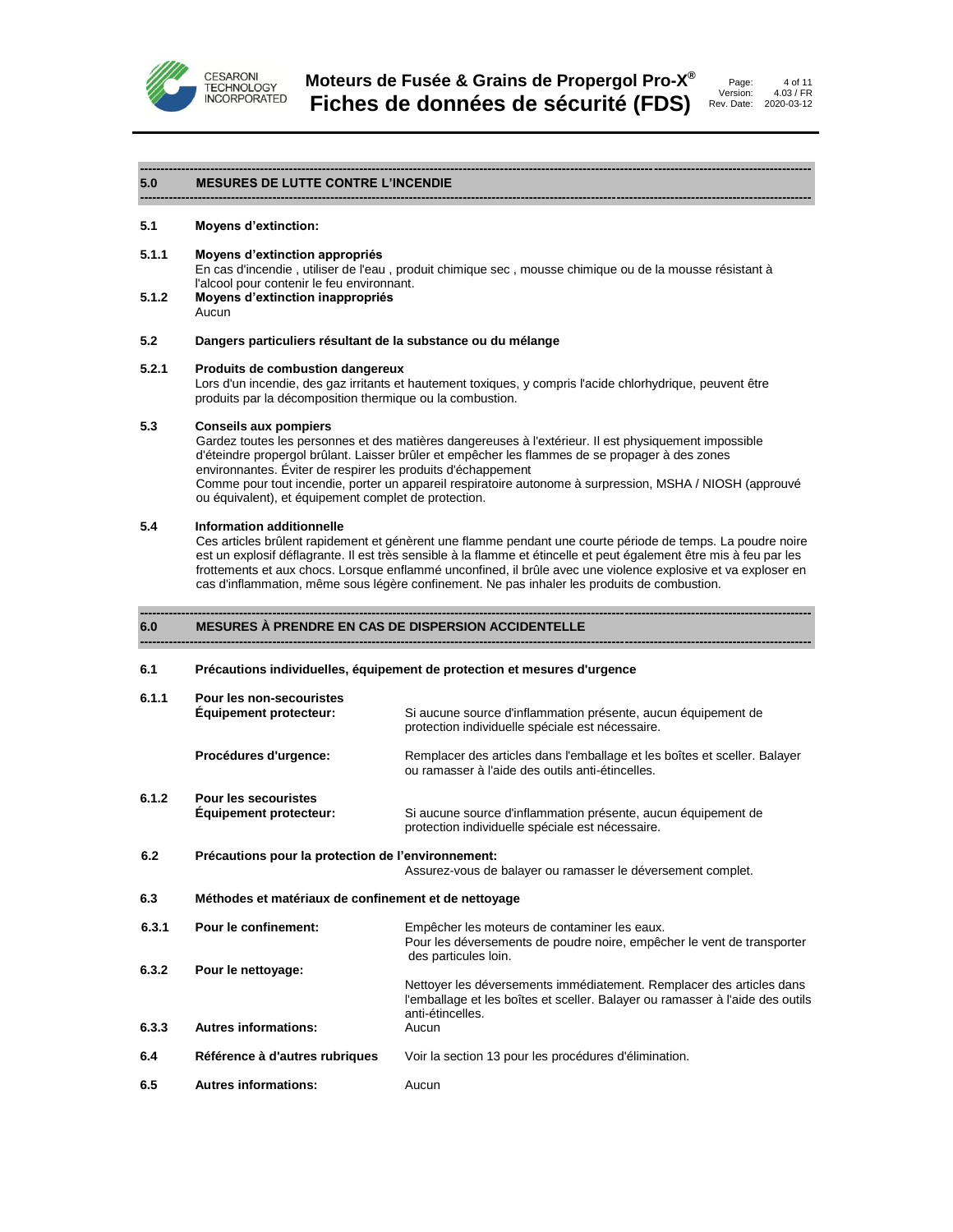

**------------------------------------------------------------------------------------------------------------------------------------------------------------------**



#### **7.0 MANIPULATION ET STOCKAGE**

#### **7.1 Précautions à prendre pour une manipulation sans danger**

**7.1.1 Mesures de protection:**

Ne pas mettre dans les yeux, sur la peau ou les vêtements. Ne pas goûter ou avaler. Éviter tout contact prolongé ou répété avec la peau. Suivez les instructions du fabricant pour l'utilisation. Précautions d'incendie: Tenir à l'écart de toute source de chaleur ou d'inflammation. Empêchements de la generation des aérosols et poussières: n'est pas applicable Précautions environnementales: Conservez dans un endroit frais et sec.

# **7.1.2 Conseils d'ordre général en matière d'hygiène du travail**

# **7.2 Conditions d'un stockage sûr, y compris d'éventuelles incompatibilités**

Mesures techniques et conditions de stockage:

|                                                           | Conserver dans un endroit frais et sec, loin des sources de<br>chaleur ou d'inflammation. |
|-----------------------------------------------------------|-------------------------------------------------------------------------------------------|
| Matériaux d'emballage:                                    |                                                                                           |
|                                                           | Conserver dans son emballage d'origine jusqu'à ce que juste<br>avant son utilisation.     |
| Exigences concernant les lieux et conteneurs de stockage: |                                                                                           |
|                                                           | Stocker conformément aux exigences locales pour les explosifs.                            |
| Indications concernant le stockage:                       | pas applicable                                                                            |
| Classe de stockage:                                       | pas applicable                                                                            |
| Matières à éviter:                                        | Ne pas stocker avec des matières combustibles.                                            |
| Pour en savoir plus sur les conditions de stockage.:      | pas applicable                                                                            |

**------------------------------------------------------------------------------------------------------------------------------------------------------------------**

**------------------------------------------------------------------------------------------------------------------------------------------------------------------**

# **7.3 Utilisation(s) finale(s) particulière(s):**

Recommendations: Utiliser selon les instructions fournies.<br>
Utilisations finales particulaires: Utilisez conformément à la réglementa Utilisez conformément à la réglementation nationale pour la fuséologie à haute puissance. (Par example. Association canadienne de la fuséologie, Tripoli Rocketry Association, etc.)

#### **8.0 CONTRÒLES DE L'EXPOSITION / PROTECTION INDIVIDUELLE**

#### **8.1 Paramètres de contrôle**

- **8.1.1 Valeurs limites d'exposition professionnelle** Aucun limites d'exposition professionnelle énumérés
- **8.1.2 Valeurs limites biologique** Aucun limites biologique énumérés
- **8.1.3 Limites d'exposition à utilisation prévue**

#### **8.1.4 Valeurs DNEL/PNEC**

|                          | Prechlorate d'Ammonium                                           |             |                          |
|--------------------------|------------------------------------------------------------------|-------------|--------------------------|
|                          | L'exposition à long terme – inhalation – effets systémiques DNEL |             | $0.28$ ma/m <sup>3</sup> |
| <b>Potassium Nitrate</b> |                                                                  |             |                          |
|                          | L'exposition à long terme – inhalation – effets systémiques DNEL |             | 36.7 mg/m <sup>3</sup>   |
| Charcoal                 |                                                                  |             |                          |
|                          | L'exposition à long terme – inhalation – effets locaux           | <b>DNEL</b> | 10.0 mg/m $3$            |
|                          | L'exposition à long terme – inhalation – effets systémiques      | <b>DNEL</b> | 10.0 mg/m <sup>3</sup>   |
| Graphite                 |                                                                  |             |                          |
|                          | L'exposition à long terme – inhalation – effets locaux           | <b>DNEL</b> | 1.20 mg/m <sup>3</sup>   |

Aucun valeur PNEC énuméré.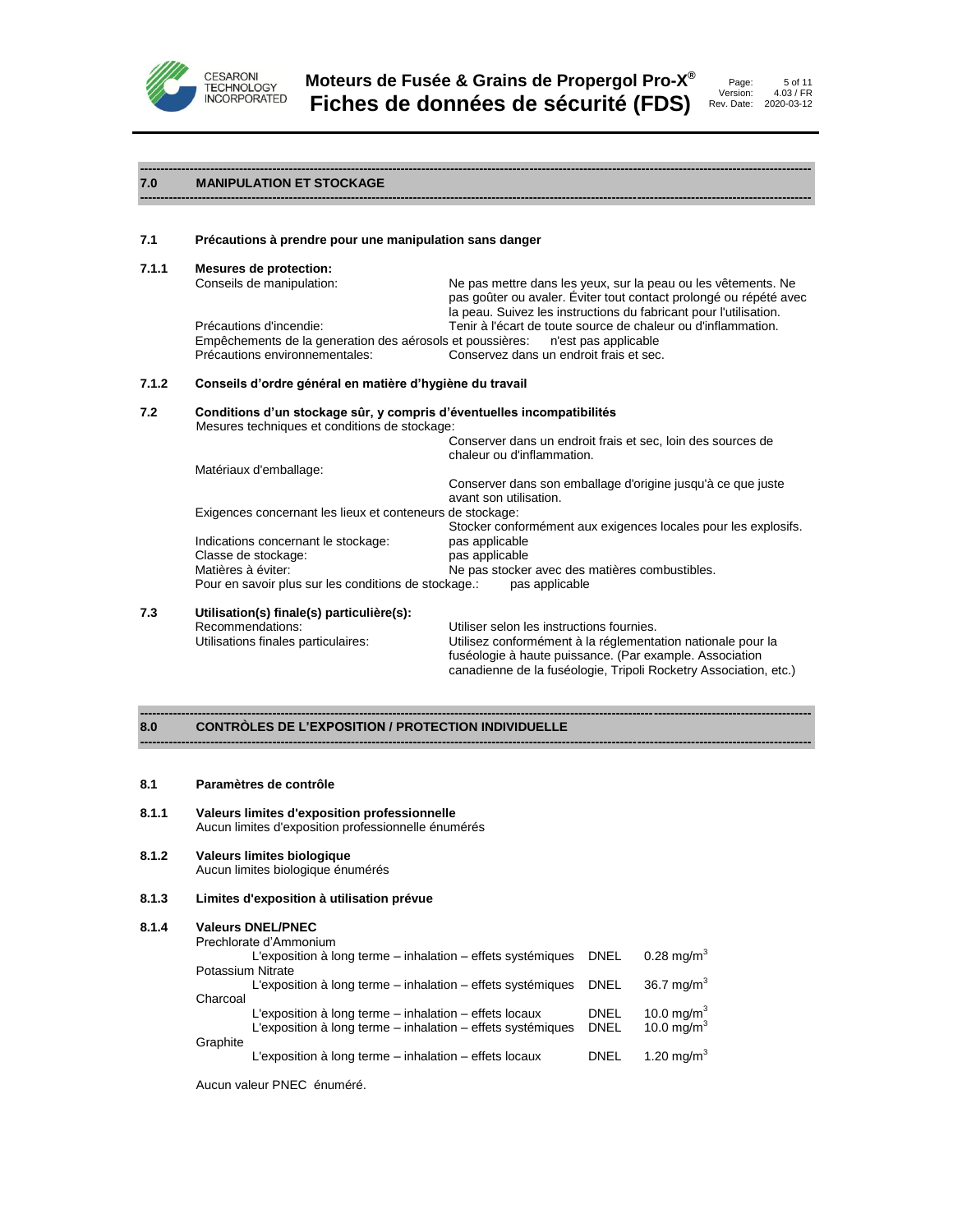

| 8.1.5 | Mesures de control des resques |  |
|-------|--------------------------------|--|
|-------|--------------------------------|--|

Employer de bonnes pratiques d'hygiène industrielle.

#### **8.2 Contrôles de l'exposition**

#### **8.2.1 Contrôles techniques appropriés**

Utiliser une ventilation antidéflagrante suffisante pour maintenir les concentrations atmosphériques en bas. Tout le matériel et les surfaces de travail doivent être mis à la terre.

#### **8.2.2 Mesures de protection individuelle, telles que les équipements de protection individuelle**

#### **8.2.2.1 Protection des yeux/du visage**

Porter des lunettes de protection appropriées ou des lunettes de sécurité chimique tel que décrit par la protection oculaire et faciale des règlements de l'OSHA 29 CFR 1910.133 ou la norme européenne EN166.

#### **8.2.2.2 Protection de la peau**

Les vêtements doivent être appropriés pour la manipulation des substances pyrotechniques.

#### **8.2.2.3 Protection respiratoire**

Un respirateur est généralement pas nécessaire.

# **8.2.2.4 Risques thermiques**

Propergol et / ou la poudre noire brûlant peut causer des brûlures graves. Suivez les instructions fournies.

### **8.2.3 Contrôles d'exposition liés à la protection de l'environnement**

**8.2.4 Contrôle de l'exposition des consommateurs**

Suivez les instructions fournies.

#### **------------------------------------------------------------------------------------------------------------------------------------------------------------------ 9.0 PROPRIÉTÉS PHYSIQUES ET CHIMIQUES**

#### **9.1 Informations sur les propriétés physiques et chimiques essentielles**

#### **9.1.1 Aspect**

| L'état physique:                            | solide                                                               |
|---------------------------------------------|----------------------------------------------------------------------|
| Apparance:                                  | cylindres en caoutchouc à l'intérieur de pièces en matière plastique |
| Odeur:                                      | aucun                                                                |
| seuil olfactif:                             | indisponible.                                                        |
| pH.                                         | indisponible.                                                        |
| pression de vapeur:                         | indisponible.                                                        |
| densité de vapeur:                          | indisponible.                                                        |
| viscosité:                                  | indisponible.                                                        |
| intervalle d'ébullition:                    | indisponible.                                                        |
| point initial d'ébullition:                 | indisponible.                                                        |
| point de fusion/point de congélation:       | indisponible.                                                        |
| coefficient de partage n-octanol/eau:       | indisponible.                                                        |
| température d'auto-inflammabilité:          | $280^{\circ}$ C                                                      |
| point d'éclair:                             | indisponible.                                                        |
| limites d'explosivité, inférieure (LEL):    | indisponible.                                                        |
| limites d'explosivité, supérieure (UEL):    | indisponible.                                                        |
| Sensibilité aux chocs mécaniques:           | poudre noire non protégée peut être allumé par l'impact              |
| Sensibilité aux décharges électrostatiques: | poudre noire non protégé peut être enflammé par une décharge         |
|                                             | statique                                                             |
| Decomposition Temperature:                  | $>400^{\circ}$ C                                                     |
| solubilité:                                 | poudre noir est soluble dans l'eau                                   |
| densité relative:                           | poudre noir = $1.7 - 2.1$                                            |
|                                             | propergol = $1.34-1.83$                                              |
| Molecular Formula:                          | pas applicable                                                       |
| Molecular Weight:                           | pas applicable.                                                      |

**------------------------------------------------------------------------------------------------------------------------------------------------------------------**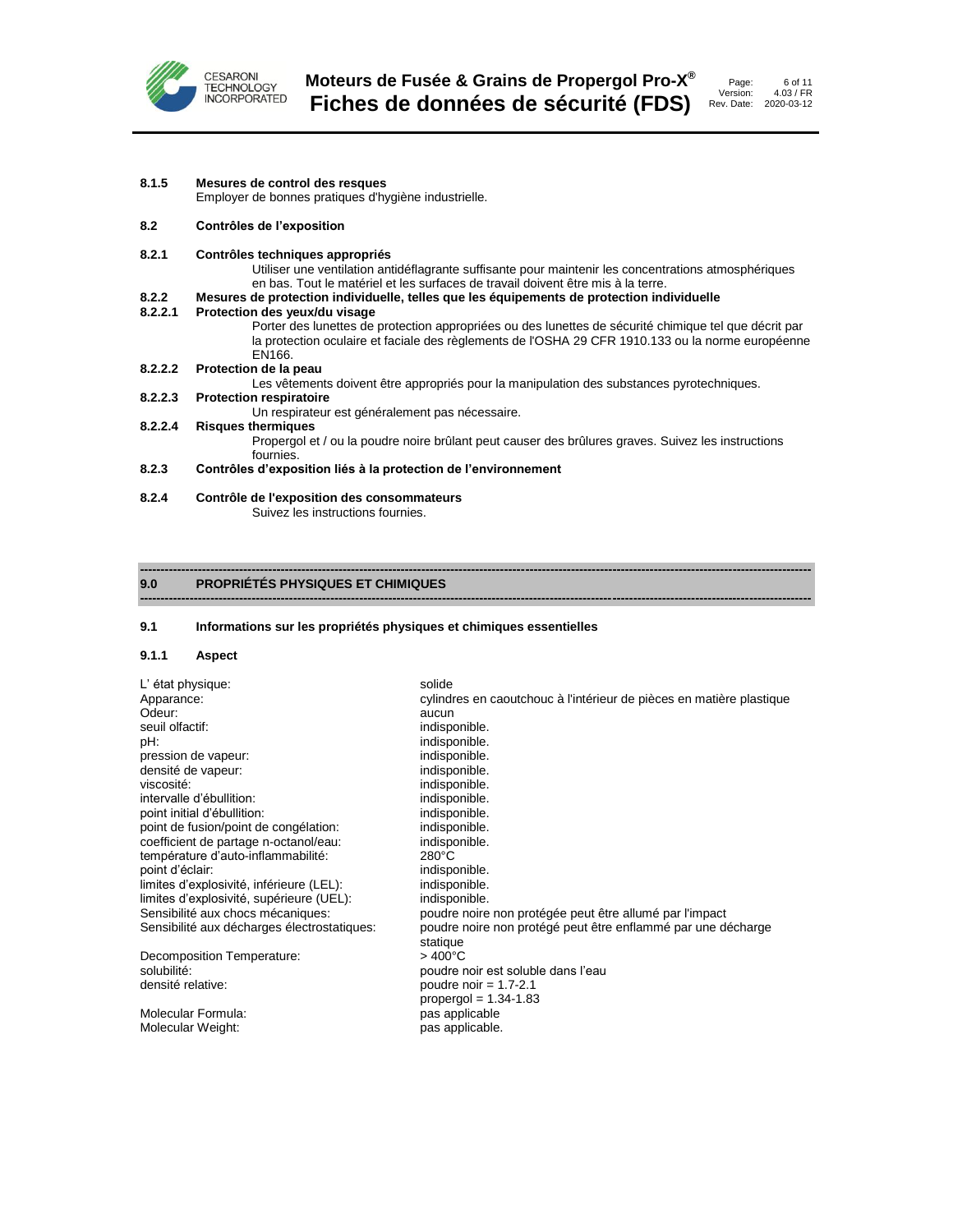

7 of 11

### **9.2 Autres Informations**

| Caractéristiques de sécurité     | Méthode                       | Valeur / Résultat         |
|----------------------------------|-------------------------------|---------------------------|
|                                  |                               |                           |
| Sensibilité aux chocs            | L'ONU Séries 3 (a)(i)         | "+", positive             |
| Sensibilité aux chocs            | L'ONU Séries (a)(v)           | $H50 = 27$ cm             |
| La sensibilité au frottement     | L'ONU Séries 3 (b)(i)         | 60N, "+", positive        |
| Stabilité thermique              | L'ONU Séries $3$ (c) – (75°C) | "-", negative             |
| Réponse au Feu                   | L'ONU Séries 3 (d)            | "-", negative             |
| Stabilité thermique              | L'ONU Séries 4 (a)            | "-", negative             |
| Danger de tomber                 | L'ONU Séries 4 (b)            | ", negative               |
| Explosion de masse (monobloc)    | L'ONU Séries 6 (a)            | Aucune explosion en masse |
| Explosion de masse (feu de joie) | L'ONU Séries es 6 (c)         | Aucune explosion en masse |

**------------------------------------------------------------------------------------------------------------------------------------------------------------------**

**------------------------------------------------------------------------------------------------------------------------------------------------------------------**

#### **------------------------------------------------------------------------------------------------------------------------------------------------------------------ 10.0 STABILITÉ ET RÉACTIVITÉ**

#### **10.1 Reactivité**

**10.2 Stabilité chimique**

Sous le stockage à des températures ambiantes normales (moins 40 ° C à + 40 ° C), le produit est stable.

- **10.3 Possibilité de réactions dangereuses** Une polymérisation dangereuse ne se produira pas.
- **10.4 Conditions à éviter**

La chaleur, l'électricité statique, la friction, l'impact

- **10.5 Matières incompatibles** Les matériaux combustibles ou inflammables, des matières explosives
- **10.6 Produits de décomposition dangereux** Oxydes d'azote, l'acide chlorhydrique

#### **------------------------------------------------------------------------------------------------------------------------------------------------------------------ 11.0 INFORMATIONS TOXICOLOGIQUES**

#### **11.1 Informations sur les effets toxicologiques**

**11.1.1 Substances pas applicable**

#### **11.1.2 Mélanges**

- 
- 
- 
- 
- $(e)$  Toxicité à dose répétée
- 
- 
- $(h)$  toxicité pour la reproduction

**(a) toxicité aiguë pas de données disponibles**<br> **(b) irritation cutanée pas de données disponibles irritation cutanée**<br> **corrosion cutanée** pas de données disponibles<br>
pas de données disponibles **(c) corrosion cutanée pas de données disponibles (d) sensibilisation respiratoire ou cutanée** pas de données disponibles **(f) cancérogénicité** pas de données disponibles **(g) mutagénicité** pas de données disponibles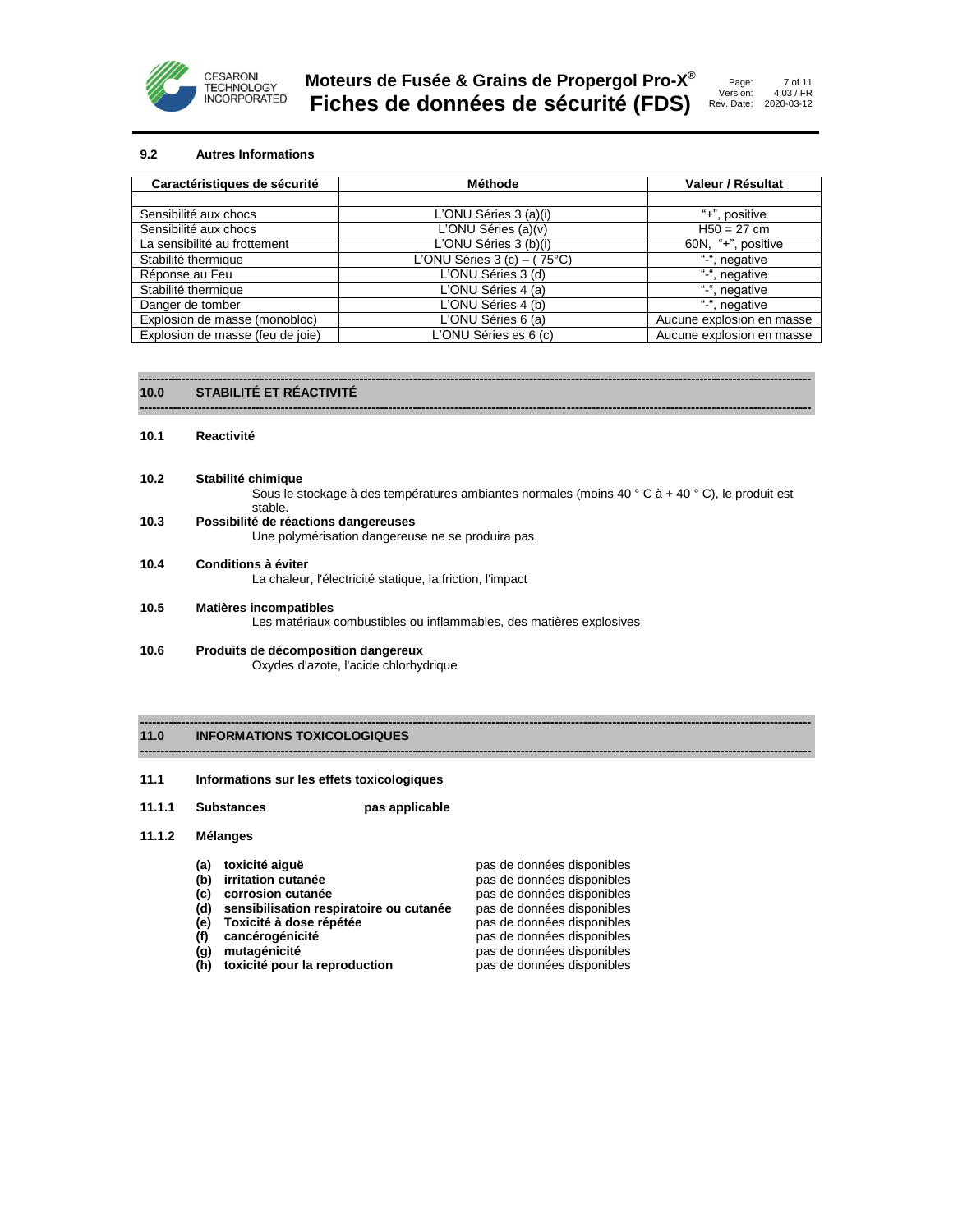

#### **11.2 Autre information**

#### **Les limites d'exposition:**

Pastilles de Poudre Noir

| Composant                                                           | No. CAS                                    | OSHA PEL                                                        | <b>ACGIH TLV</b>                                         |
|---------------------------------------------------------------------|--------------------------------------------|-----------------------------------------------------------------|----------------------------------------------------------|
| Nitrate de potassium<br>Charbon de bois<br>Soufre<br>Graphite       | 7757-79-1<br>n/a<br>7704-34-9<br>7782-42-5 | non-établi<br>non-établi<br>non-établi<br>2.5 mg/m <sup>3</sup> | non-établi<br>non-établi<br>non-établi<br>15 mmpct (TWA) |
| Propergol                                                           |                                            |                                                                 |                                                          |
| Composant                                                           | No. CAS                                    | OSHA PEL                                                        | <b>ACGIH TLV</b>                                         |
| Prechlorate d'Ammonium<br>Poudre de métal<br>caoutchouc synthétique | 7790-98-9                                  | non-établi<br>variable<br>non-établi                            | non-établi<br>variable<br>non-établi                     |

#### **12.0 INFORMATIONS ECOLOGIQUES**

- 12.1 **Toxicité 12.1 Toxicité Pas de données disponibles**
- 
- **Potentiel de bioaccumulation**
- 12.4 Mobilité dans le sol **Pas de données disponibles**
- **12.5 Résultats des évaluations PBT et vPvB** Pas de données disponibles
- 

**12.2 Persistance et dégradabilité a la proponce de la proponduiste de la proponce de la proponduiste de la proponduiste de la proponduiste de la proponduiste de la proponduiste de la proponduiste de la proponduiste de l 12.6 Autres effets néfastes** La substance a un très faible potentiel de réchauffement global.

8 of 11 4.03 / FR 2020-03-12

### **13.0 CONSIDÉRATIONS RELATIVES À L'ÉLIMINATION**

# **13.1 Méthodes de traitement des déchets**

**13.1.1 Élimination du produit/de l'emballage**

Emballez fermement dans le trou dans le sol avec buse pointant vers le haut. Ignite moteur électrique à partir d'une distance de sécurité et attendre 5 minutes avant d'approcher. Éliminer les composants usés dans les déchets inertes. Éliminer les matériaux d'emballage utilisés dans les déchets inertes.

#### **13.1.2 Informations pertinentes pour le traitement des déchets**

Propergol doit être brûlé avant élimination.

# **13.1.3 Autres recommandations d'élimination**

Consulter les règlements locaux sur l'élimination des matières explosives.

**------------------------------------------------------------------------------------------------------------------------------------------------------------------**

**------------------------------------------------------------------------------------------------------------------------------------------------------------------**

**------------------------------------------------------------------------------------------------------------------------------------------------------------------**

**------------------------------------------------------------------------------------------------------------------------------------------------------------------**

#### **13.2 Information additionnelle**

Aucun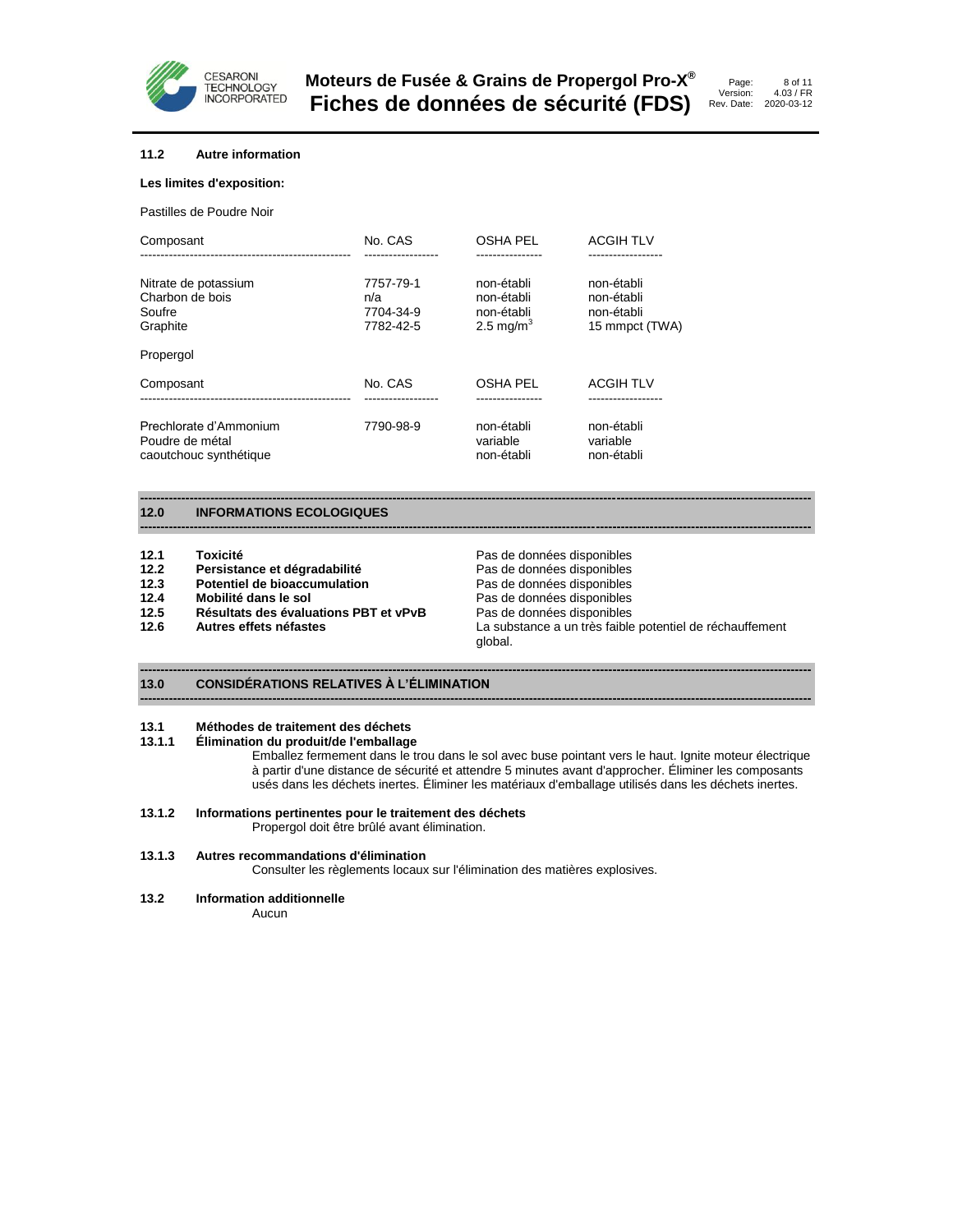

#### **14.0 INFORMATIONS RELATINES AU TRANSPORT**

|                                   | Transport<br>terrestre<br>(ADR/RID) | <b>Transport</b><br>terrestre<br>transports par<br>voie navigable<br>(ADN) | <b>Transport</b><br>maritime<br>(IMDG) | Transport aérien<br>(ICAO-TI/IATA-<br>DGR) |
|-----------------------------------|-------------------------------------|----------------------------------------------------------------------------|----------------------------------------|--------------------------------------------|
|                                   |                                     |                                                                            |                                        |                                            |
| 14.1 Numéro ONU                   |                                     | 0351                                                                       |                                        |                                            |
| 14.2 Nom d'expédition des Nations |                                     | Objets Explosifs, n.s.a (Propergol solide)                                 |                                        |                                            |
| unies                             |                                     |                                                                            |                                        |                                            |
| 14.3 Classe(s) de danger pour le  |                                     | 1.4C                                                                       |                                        |                                            |
| transport                         |                                     |                                                                            |                                        |                                            |
| 14.4 Groupe d'emballage           |                                     | aucun                                                                      |                                        |                                            |
| 14.5 Dangers pour l'environnement |                                     | Aucune donnée                                                              |                                        |                                            |

**------------------------------------------------------------------------------------------------------------------------------------------------------------------**

**------------------------------------------------------------------------------------------------------------------------------------------------------------------**

# **14.6 Précautions particulières à prendre par l'utilisateur**

**14.7 Transport en vrac conformément à l'annexe II de la convention Marpol et au recueil IBC»** Non conçu pour le transport en vrac.

#### **14.8 Information additionnelle**

| 14.8.1 | Tous les transporteurs de transport                     |                             |
|--------|---------------------------------------------------------|-----------------------------|
|        | Voir ci-dessous                                         |                             |
| 14.8.2 | <b>Transport terrestre (ADR/RID)</b>                    |                             |
|        | Quantité limitée:                                       | 0                           |
|        | Dispositions spéciales:                                 | 178, 274                    |
|        | Code de restriction Tunnel:                             | Е                           |
|        | Code de classification:                                 | 1.4C                        |
|        | Catégorie de Transport:                                 | 2                           |
|        | Numéro d'identification du danger (Kemler No.):         | aucun                       |
|        | Remarques:                                              |                             |
| 14.8.3 | Transport terrestre transports par voie navigable (ADN) |                             |
|        | Quantité limitée:                                       | 0                           |
|        | Dispositions spéciales:                                 | 178, 274                    |
|        | Catégorie:                                              | pas applicable              |
|        | Remarques:                                              | provisions-LO01, HA01, HA03 |
| 14.8.4 | Sea Transport (IMDG)                                    |                             |
|        | Quantité limitée:                                       | aucun                       |
|        | Dispositions spéciales:                                 | 178, 274                    |
|        | Marine Pollutant:                                       | pas applicable              |
|        | Segregation Group:                                      | pas applicable              |
|        | Remarques:                                              | Instruction d'emballage 101 |
|        |                                                         |                             |

# **14.8.5 Air Transport (ICAO-TI / IATA-DGR)** Quantité limitée:<br>
Dispositions spéciales:<br>
A62, A802 Dispositions spéciales:<br>Remarques:

Avion cargo seulement, Max. 75 kg par paquet

#### **------------------------------------------------------------------------------------------------------------------------------------------------------------------ 15.0 INFORMATIONS RELATIVES À LA RÉGLEMENTATION**

**15.1 Réglementations/législation particulières à la substance ou au mélange en matière de sécurité, de santé et d'environnement**

**------------------------------------------------------------------------------------------------------------------------------------------------------------------**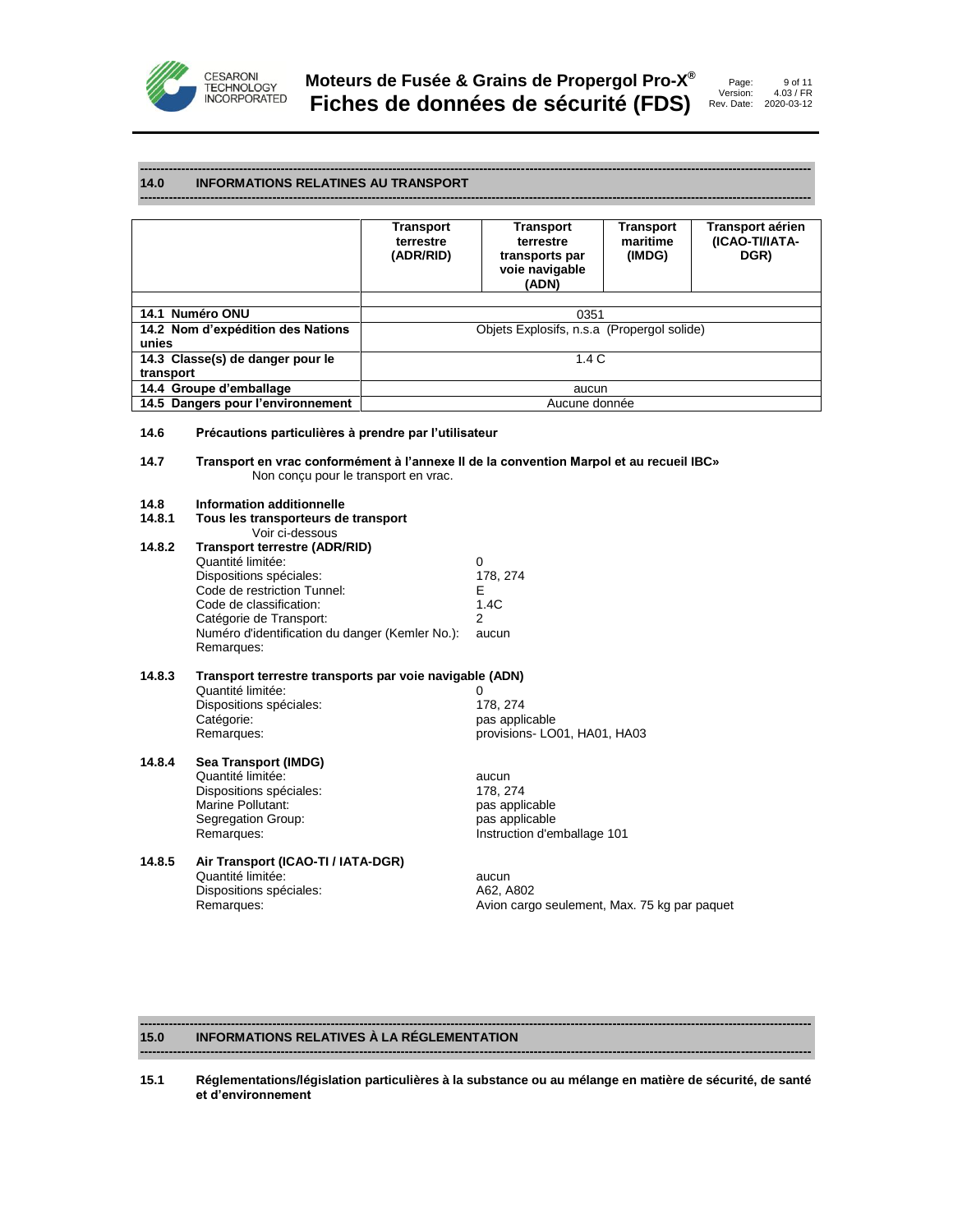

### **15.1.1 Regulations CE**

#### **Approbations**

Approbation CE: 0080.EXP.11.0013<br>approbation de BAM allemand BAM-RG-010 approbation de BAM allemand<br>
Pays-Bas ADR Approbation 
20DV3/1125-1/Rev.1 Pays-Bas ADR Approbation

# **Restrictions d'utilisation**

Suivez les réglementations locales pour l'utilisation et le stockage des explosifs de classe 1.4C.

#### **Autres règlements de l'UE**

# **15.1.2 réglementation nationale**

#### **Canada**

Ce produit a été classé selon les critères de danger des RPC et la fiche signalétique contient toutes les informations exigée par le RPC.

Classification SIMDUT:<br>Classification Canadienne des Explosifs: Moteurs de fusée - R2, PE3 **Classification Canadienne des Explosifs:** 

Ces produits sont des explosives autorisés au Canada. Ces produits ne sont pas considérés comme des «marchandises contrôlées» au Canada en vertu du Règlement sur les marchandises contrôlées.

#### **Etats-Unis d'Amerique**

Catégories de danger selon le EPA (SARA 311,312)

#### Listes des produits chimiques dangereuses

| CERCLA Hazardous Substance (40 CFR 302.4)        | Non        |
|--------------------------------------------------|------------|
| SARA Extremely Hazardous Substance (40CFR 355)   | <b>Non</b> |
| SARA Toxic Chemical (40CFR 372.65)               | <b>Non</b> |
| Massachusetts Right-To-Know Substance List (MSL) | <b>Non</b> |
| Pennsylvania Right-To-Know Substance List        | <b>Non</b> |
| New Jersey Worker & Community Right-To-Know Act  | <b>Non</b> |
| California Proposition 65                        | <b>Non</b> |

#### **Les stocks de produits chimiques**

| Canada             | Tous les ingrédients sont inscrits sur la LIS.                                          |
|--------------------|-----------------------------------------------------------------------------------------|
| États Unis         | Tous les ingrédients sont inscrits sur l'inventaire du TSCA.                            |
| Europe             | Tous les ingrédients sont listés dans l'inventaire EINECS.                              |
| Australie          | Tous les ingrédients sont inscrits sur l'inventaire AICS.                               |
| Chine              | Tous les ingrédients sont inscrits sur l'inventaire IECSC.                              |
| Japon              | Tous les ingrédients sont répertoriés sur le ENCS Inventaire.                           |
| Korée              | Tous les ingrédients sont inscrits sur la liste des produits chimiques existants (ECL). |
| <b>Philippines</b> | Tous les ingrédients sont répertoriés sur le PICS.                                      |

#### **15.2 Évaluation de la sécurité chimique**

Une évaluation de la sécurité chimique est pas nécessaire pour ce produit.

------------------------------------------------------------------------------------------------------------------------------------------------------------------

#### **16.0 AUTRES INFORMATIONS -----------------------------------------------------------------------------------------------------------------------------------------------------------------**-

**16.2** 

# **16.1 Modifications a partir de la dernière version**

Révision de 3.2.2.

| Abréviations et acronymes |                                   |
|---------------------------|-----------------------------------|
| DNEL                      | Derived No-Effect Exposure Limit  |
| HS.                       | <b>Globally Harmonized System</b> |
| PNEL                      | Predicted No Effect level         |

**16.3 principales références bibliographiques et sources de données** GESTIS

#### **16.4 Classification et procédure utilisées pour établir la classification des mélanges conformément au règlement (EC) 1207/2008 [CLP]** Aucun test effectué.